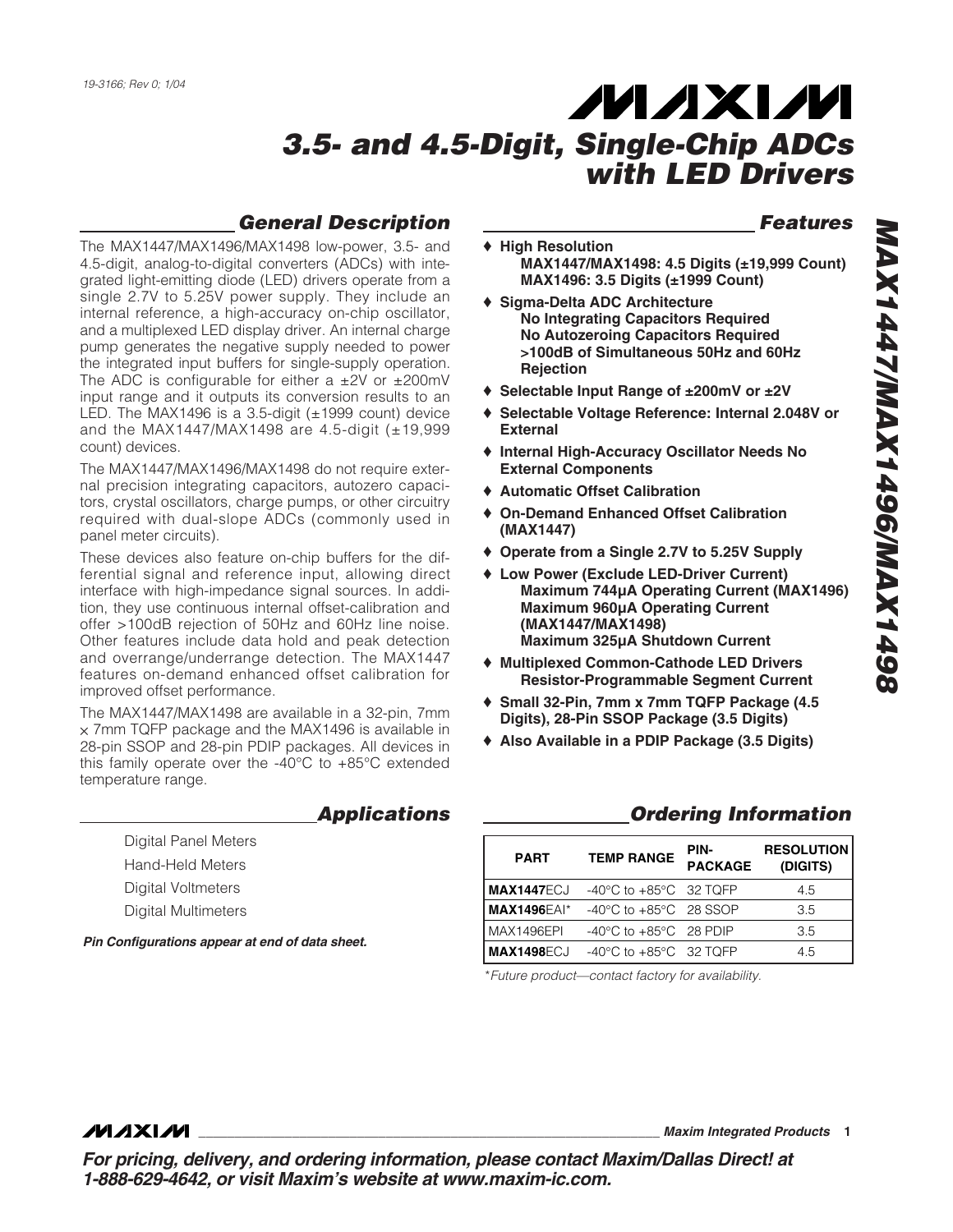### **ABSOLUTE MAXIMUM RATINGS**

| AV <sub>DD</sub> to GND (MAX1447/MAX1498)-0.3V to +6V<br>DV <sub>DD</sub> to GND (MAX1447/MAX1498)-0.3V to +6V |  |
|----------------------------------------------------------------------------------------------------------------|--|
| AIN+, AIN- to GND                                                                                              |  |
| (MAX1447/MAX1498)VNEG to (AV <sub>DD</sub> to +0.3V)                                                           |  |
| REF+. REF- to GND                                                                                              |  |
| (MAX1447/MAX1498)  VNEG to (AV <sub>DD</sub> to +0.3V)                                                         |  |
| INTREF, RANGE, DPSET1, DPSET2, HOLD, PEAK,                                                                     |  |
| DPON to GND (MAX1447/MAX1498)-0.3V to (DV <sub>DD</sub> + 0.3V)                                                |  |
| VNEG to GND (MAX1447/MAX1498)-2.6V to (AV <sub>DD</sub> + 0.3V)                                                |  |
| LED_EN to GND (MAX1447/MAX1498)-0.3V to (DV <sub>DD</sub> + 0.3V)                                              |  |
| ISET to GND (MAX1447/MAX1498) -0.3V to (AV <sub>DD</sub> + 0.3V)                                               |  |
|                                                                                                                |  |
| AIN+, AIN- to GND (MAX1496)VNEG to (V <sub>DD</sub> to +0.3V)                                                  |  |
| REF+, REF- to GND (MAX1496)  VNEG to (VDD to +0.3V)                                                            |  |
| INTREF, RANGE, DPSET1, DPSET2, HOLD, PEAK,                                                                     |  |
|                                                                                                                |  |
| VNEG to GND (MAX1496)-2.6V to (V <sub>DD</sub> + 0.3V)                                                         |  |
|                                                                                                                |  |

| Maximum Current Input into Any Other Pin 50mA         |  |
|-------------------------------------------------------|--|
| Continuous Power Dissipation ( $T_A = +70^{\circ}C$ ) |  |
| 32-Pin TQFP (derate 20.7mW/°C above +70°C)1652.9mW    |  |
| 28-Pin SSOP (derate 9.5mW/°C above +70°C) 762mW       |  |
| 28-Pin PDIP (derate 14.3mW/°C above +70°C)1142.9mW    |  |
| Operating Temperature Range 40°C to +85°C             |  |
|                                                       |  |
|                                                       |  |
| Lead Temperature (soldering, 10s)+300°C               |  |

*Stresses beyond those listed under "Absolute Maximum Ratings" may cause permanent damage to the device. These are stress ratings only, and functional operation of the device at these or any other conditions beyond those indicated in the operational sections of the specifications is not implied. Exposure to absolute maximum rating conditions for extended periods may affect device reliability.*

### **ELECTRICAL CHARACTERISTICS**

 $(AV_{DD} = V_{DD} = V_{DD} = +2.7V$  to  $+5.25V$ , GND = 0,  $V_{LED} = +2.7V$  to  $+5.25V$ , GLED = 0,  $V_{REF}$  -  $V_{REF}$  = 2.048V (external reference),  $C_{REF+} = C_{REF-} = 0.1 \mu$ F, C $V_{NEG} = 0.1 \mu$ F. Internal clock mode, unless otherwise noted. All specifications are at  $T_A = T_{MIN}$  to  $T_{MAX}$ . Typical values are at  $T_\mathsf{A}$  = +25°C, unless otherwise noted.)

| <b>PARAMETER</b>                  | <b>SYMBOL</b> | <b>CONDITIONS</b><br><b>TYP</b><br><b>MAX</b><br>MIN                                                     |           |         | <b>UNITS</b> |               |
|-----------------------------------|---------------|----------------------------------------------------------------------------------------------------------|-----------|---------|--------------|---------------|
| <b>DC ACCURACY</b>                |               |                                                                                                          |           |         |              |               |
|                                   |               | MAX1447/MAX1498                                                                                          | $-19,999$ |         | $+19,999$    |               |
| Noise-Free Resolution             |               | MAX1496                                                                                                  | $-1999$   |         | $+1999$      | Counts        |
|                                   |               | 2.000V range                                                                                             |           | ±1      |              |               |
| Integral Nonlinearity (Note 1)    | <b>INL</b>    | 200mV range                                                                                              |           | ±1      |              | Counts        |
| Range Change Ratio                |               | $(V_{AlN+} - V_{AlN-} = 0.100V)$ on 200mV range<br>$(V_{AlN+} - V_{AlN-} = 0.100V)$ on 2.0V range        |           | 10:1    |              | Ratio         |
| <b>Rollover Error</b>             |               | $V_{\text{AlN+}}$ - $V_{\text{AlN-}}$ = full scale<br>$V_{\text{AIN-}}$ - $V_{\text{AIN+}}$ = full scale |           | $\pm$ 1 |              | Counts        |
| <b>Output Noise</b>               |               |                                                                                                          |           | 10      |              | $\mu V_{P-P}$ |
| Offset Error (Zero Input Reading) | Offset        | $V_{IN} = 0$ (Note 2)                                                                                    | $-0$      |         | 0            | Readings      |
| Gain Error                        |               | (Note 3)                                                                                                 | $-0.5$    |         | $+0.5$       | % FSR         |
| Offset Drift (Zero Reading Drift) |               | $V_{IN} = 0$ (Note 4)                                                                                    |           | 0.1     |              | $\mu$ V/°C    |
| Gain Drift                        |               |                                                                                                          |           | ±1      |              | ppm/°C        |
| <b>INPUT CONVERSION RATE</b>      |               |                                                                                                          |           |         |              |               |
| <b>Conversion Rate</b>            |               |                                                                                                          |           | 5       |              | Hz            |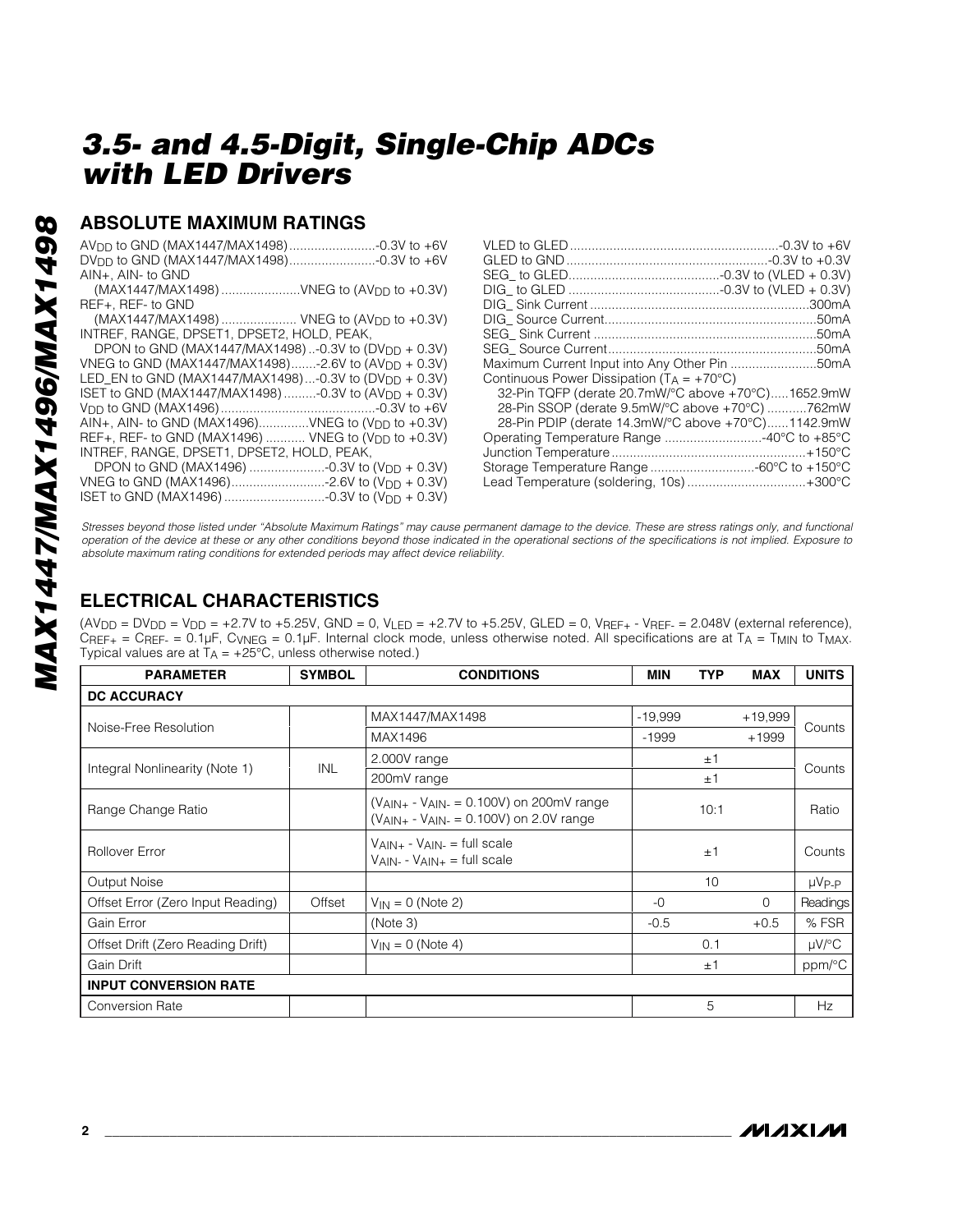### **ELECTRICAL CHARACTERISTICS (continued)**

 $(AV_{DD} = DV_{DD} = V_{DD} = +2.7V$  to  $+5.25V$ ,  $GND = 0$ ,  $V_{LED} = +2.7V$  to  $+5.25V$ ,  $GLED = 0$ ,  $V_{REF}$  -  $V_{REF}$  = 2.048V (external reference),  $C$ REF<sub>+</sub> = CREF<sub>-</sub> = 0.1µF, C<sub>VNEG</sub> = 0.1µF. Internal clock mode, unless otherwise noted. All specifications are at  $T_A$  = T<sub>MIN</sub> to T<sub>MAX</sub>. Typical values are at  $T_A$  = +25°C, unless otherwise noted.)

| <b>PARAMETER</b>                                        | <b>SYMBOL</b><br><b>CONDITIONS</b> |                                                                                                                                     | <b>MIN</b> | <b>TYP</b> | <b>MAX</b> | <b>UNITS</b>  |
|---------------------------------------------------------|------------------------------------|-------------------------------------------------------------------------------------------------------------------------------------|------------|------------|------------|---------------|
|                                                         |                                    | ANALOG INPUTS (AIN+, AIN-) (bypass to GND with 0.1µF or greater capacitors)                                                         |            |            |            |               |
|                                                         |                                    | $RANGE = GND$                                                                                                                       | $-2.0$     |            | $+2.0$     |               |
| AIN Input Voltage Range (Note 5)                        |                                    | $RANGE = DVDD (MAX1447/MAX1498)$ or<br>$VDD$ (MAX1496)                                                                              | $-0.2$     |            | $+0.2$     | V             |
| AIN Absolute Input Voltage<br>Range to GND              |                                    |                                                                                                                                     | $-2.2$     |            | $+2.2$     | $\vee$        |
| Normal-Mode 50Hz and 60Hz<br>Rejection (Simultaneously) |                                    | 50Hz and 60Hz $\pm 2\%$                                                                                                             |            | 100        |            | dB            |
| Common-Mode 50Hz and 60Hz<br>Rejection (Simultaneously) | <b>CMR</b>                         | For 50Hz and 60Hz $\pm$ 2%, R <sub>SOURCE</sub> < 10k $\Omega$                                                                      |            | 150        |            | dВ            |
| Common-Mode Rejection                                   | <b>CMR</b>                         | At DC                                                                                                                               |            | 100        |            | dB            |
| Input Leakage Current                                   |                                    |                                                                                                                                     |            | 10         |            | nA            |
| Input Capacitance                                       |                                    |                                                                                                                                     |            | 10         |            | pF            |
| Average Dynamic Input Current                           |                                    | (Note 6)                                                                                                                            | $-20$      |            | $+20$      | nA            |
| 4.7µF capacitor)                                        |                                    | INTERNAL REFERENCE (REF- = GND, INTREF = DV <sub>DD</sub> (MAX1447/MAX1498) or V <sub>DD</sub> (MAX1496) (bypass REF+ to GND with a |            |            |            |               |
| <b>REF Output Voltage</b>                               | VREF                               |                                                                                                                                     | 2.007      | 2.048      | 2.089      | $\vee$        |
| <b>REF Output Short-Circuit Current</b>                 |                                    |                                                                                                                                     |            | 1          |            | mА            |
| <b>REF Output Temperature</b><br>Coefficient            | <b>TC<sub>VREF</sub></b>           |                                                                                                                                     |            | 40         |            | ppm/°C        |
| Load Regulation                                         |                                    | $I_{\text{SOURCE}} = 0$ to 300µA, $I_{\text{SINK}} = 0$ to 30µA                                                                     |            | 6          |            | mV/µA         |
| Line Regulation                                         |                                    |                                                                                                                                     |            | 50         |            | $\mu$ V/V     |
|                                                         |                                    | $0.1$ Hz to $10$ Hz                                                                                                                 |            | 25         |            |               |
| Noise Voltage                                           |                                    | 10Hz to 10kHz                                                                                                                       |            | 400        |            | $\mu V_{P-P}$ |
|                                                         |                                    | EXTERNAL REFERENCE (INTREF = GND) (bypass REF+ and REF- to GND with 0.1µF or greater capacitors)                                    |            |            |            |               |
| <b>REF Input Voltage</b>                                |                                    | Differential, VREF+ - VREF-                                                                                                         |            | 2.048      |            | V             |
| Absolute REF+, REF- Input<br>Voltage to GND             |                                    |                                                                                                                                     | $-2.2$     |            | $+2.2$     | V             |
| Normal-Mode 50Hz and 60Hz<br>Rejection (Simultaneously) |                                    | 50Hz and 60Hz $\pm 2\%$                                                                                                             |            | 100        |            | dB            |
| Common-Mode 50Hz and 60Hz<br>Rejection (Simultaneously) | <b>CMR</b>                         | For 50Hz and 60Hz $\pm 2\%$ , RSOURCE < 10k $\Omega$                                                                                |            | 150        |            | dB            |
| Common-Mode Rejection                                   | <b>CMR</b>                         | At DC                                                                                                                               |            | 100        |            | dB            |
| Input Leakage Current                                   |                                    |                                                                                                                                     |            | 10         |            | nA            |
| Input Capacitance                                       |                                    |                                                                                                                                     |            | 10         |            | рF            |
| Average Dynamic Input Current                           |                                    | (Note 6)                                                                                                                            | $-20$      |            | $+20$      | nA            |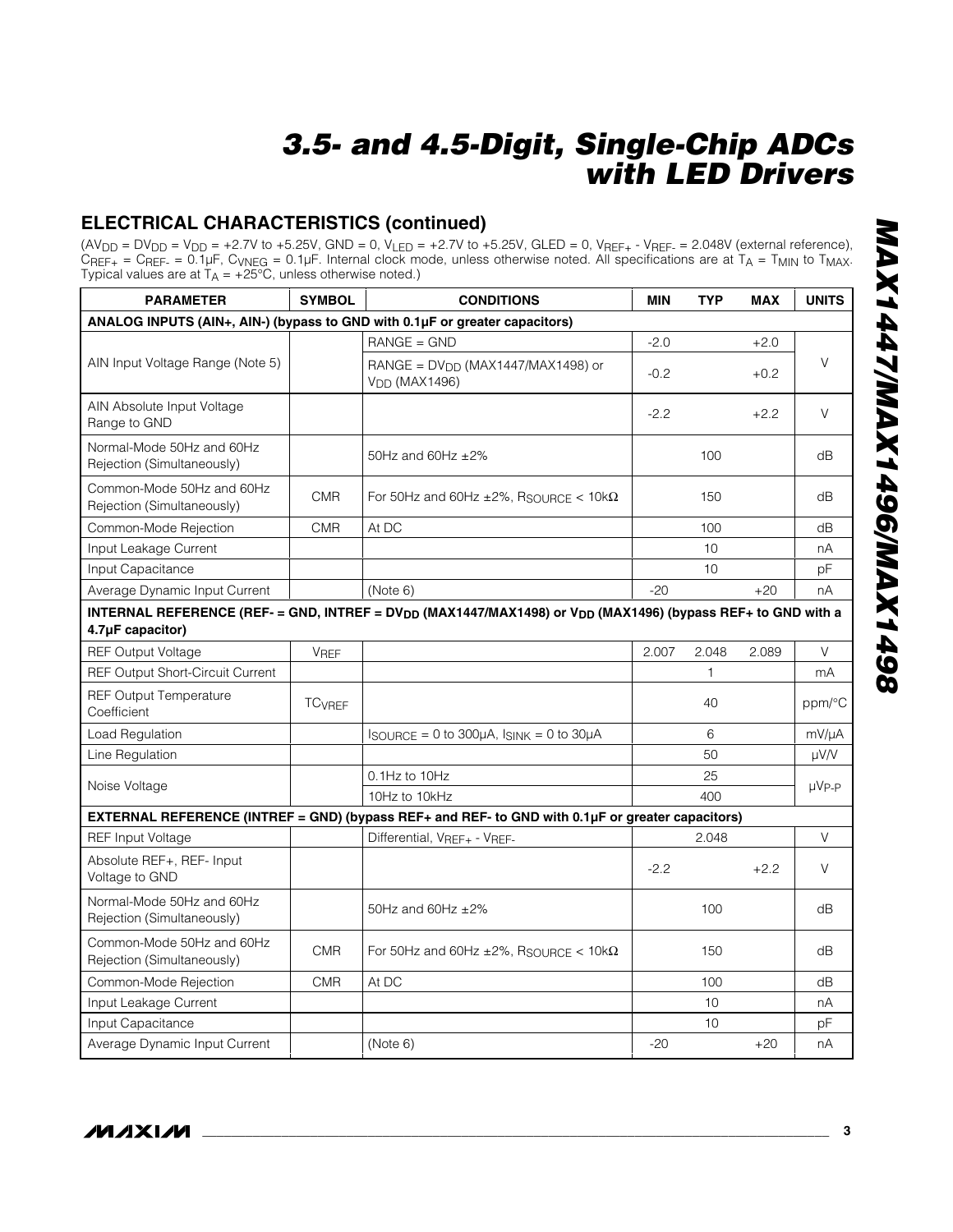### **ELECTRICAL CHARACTERISTICS (continued)**

 $(AV_{DD} = DV_{DD} = V_{DD} = +2.7V$  to  $+5.25V$ ,  $GND = 0$ ,  $V_{LED} = +2.7V$  to  $+5.25V$ ,  $GLED = 0$ ,  $V_{REF}$  -  $V_{REF}$  = 2.048V (external reference),  $C_{REF+} = C_{REF-} = 0.1 \mu F$ ,  $C_{VNEG} = 0.1 \mu F$ . Internal clock mode, unless otherwise noted. All specifications are at  $T_A = T_{MIN}$  to  $T_{MAX}$ . Typical values are at  $T_A$  = +25°C, unless otherwise noted.)

| <b>PARAMETER</b>                                                 | <b>SYMBOL</b>           | <b>CONDITIONS</b>                        | <b>MIN</b>                      | <b>TYP</b> | <b>MAX</b>                     | <b>UNITS</b> |  |
|------------------------------------------------------------------|-------------------------|------------------------------------------|---------------------------------|------------|--------------------------------|--------------|--|
| <b>CHARGE PUMP</b>                                               |                         |                                          |                                 |            |                                |              |  |
| Output Voltage                                                   | <b>VNEG</b>             | $C_{VNEG} = 0.1 \mu F$ to GND            | $-2.60$                         | $-2.42$    | $-2.30$                        | $\vee$       |  |
| DIGITAL INPUTS (INTREF, RANGE, PEAK, HOLD, DPSET1, DPSET2, DPON) |                         |                                          |                                 |            |                                |              |  |
| Input Current                                                    | <b>I<sub>IN</sub></b>   | $V_{IN} = 0$ or $DV_{DD} = V_{DD}$       | $-10$                           |            | $+10$                          | μA           |  |
|                                                                  |                         | MAX1447/MAX1498                          |                                 |            | 0.3x<br><b>DV<sub>DD</sub></b> |              |  |
| Input Low Voltage                                                | <b>VINL</b>             | MAX1496                                  |                                 |            | 0.3x<br><b>V<sub>DD</sub></b>  | $\mathsf V$  |  |
|                                                                  |                         | MAX1447/MAX1498                          | 0.7 x<br><b>DV<sub>DD</sub></b> |            |                                |              |  |
| Input High Voltage                                               | <b>VINH</b>             | MAX1496                                  | $0.7 \times$<br>V <sub>DD</sub> |            |                                | $\vee$       |  |
| Input Hysteresis                                                 | <b>VHYS</b>             |                                          |                                 | 200        |                                | mV           |  |
| <b>POWER SUPPLY (Note 7)</b>                                     |                         |                                          |                                 |            |                                |              |  |
| V <sub>DD</sub> Voltage                                          | V <sub>DD</sub>         | MAX1496                                  | 2.70                            |            | 5.25                           | $\vee$       |  |
| AV <sub>DD</sub> Voltage                                         | AV <sub>DD</sub>        | MAX1447/MAX1498                          | 2.70                            |            | 5.25                           | V            |  |
| DV <sub>DD</sub> Voltage                                         | <b>DV<sub>DD</sub></b>  | MAX1447/MAX1498                          | 2.70                            |            | 5.25                           | $\vee$       |  |
| Power-Supply Rejection V <sub>DD</sub>                           | <b>PSRR</b>             | (Note 8)                                 |                                 | 80         |                                | dB           |  |
| Power-Supply Rejection AV <sub>DD</sub>                          | <b>PSRRA</b>            | (Note 8)                                 |                                 | 80         |                                | dB           |  |
| Power-Supply Rejection DV <sub>DD</sub>                          | <b>PSRR<sub>D</sub></b> | (Note 8)                                 |                                 | 100        |                                | dB           |  |
|                                                                  |                         | $VDD = 5.25V$                            |                                 | 664        | 744                            |              |  |
| MAX1496 V <sub>DD</sub> Current (Note 9)                         | <b>IVDD</b>             | $VDD = 3.3V$                             |                                 | 618        | 663                            | μA           |  |
|                                                                  |                         | Standby mode                             |                                 | 268        | 325                            |              |  |
|                                                                  |                         | $AVDD = 5.25V$                           |                                 |            | 640                            |              |  |
| MAX1447/MAX1498 AV <sub>DD</sub><br>Current (Note 9)             | <b>AVDD</b>             | $AVDD = 3.3V$                            |                                 |            | 600                            | μA           |  |
|                                                                  |                         | Standby mode                             |                                 |            | 305                            |              |  |
|                                                                  |                         | $DVDD = 5.25V$                           |                                 |            | 320                            |              |  |
| MAX1447/MAX1498 DV <sub>DD</sub><br>Current (Note 9)             | <b>IDVDD</b>            | $D V_{DD} = 3.3 V$                       |                                 |            | 180                            | μA           |  |
|                                                                  |                         | Standby mode                             |                                 |            | 20                             |              |  |
| <b>LED Drivers Bias Current</b>                                  |                         | From AV <sub>DD</sub> or V <sub>DD</sub> |                                 | 120        |                                | μA           |  |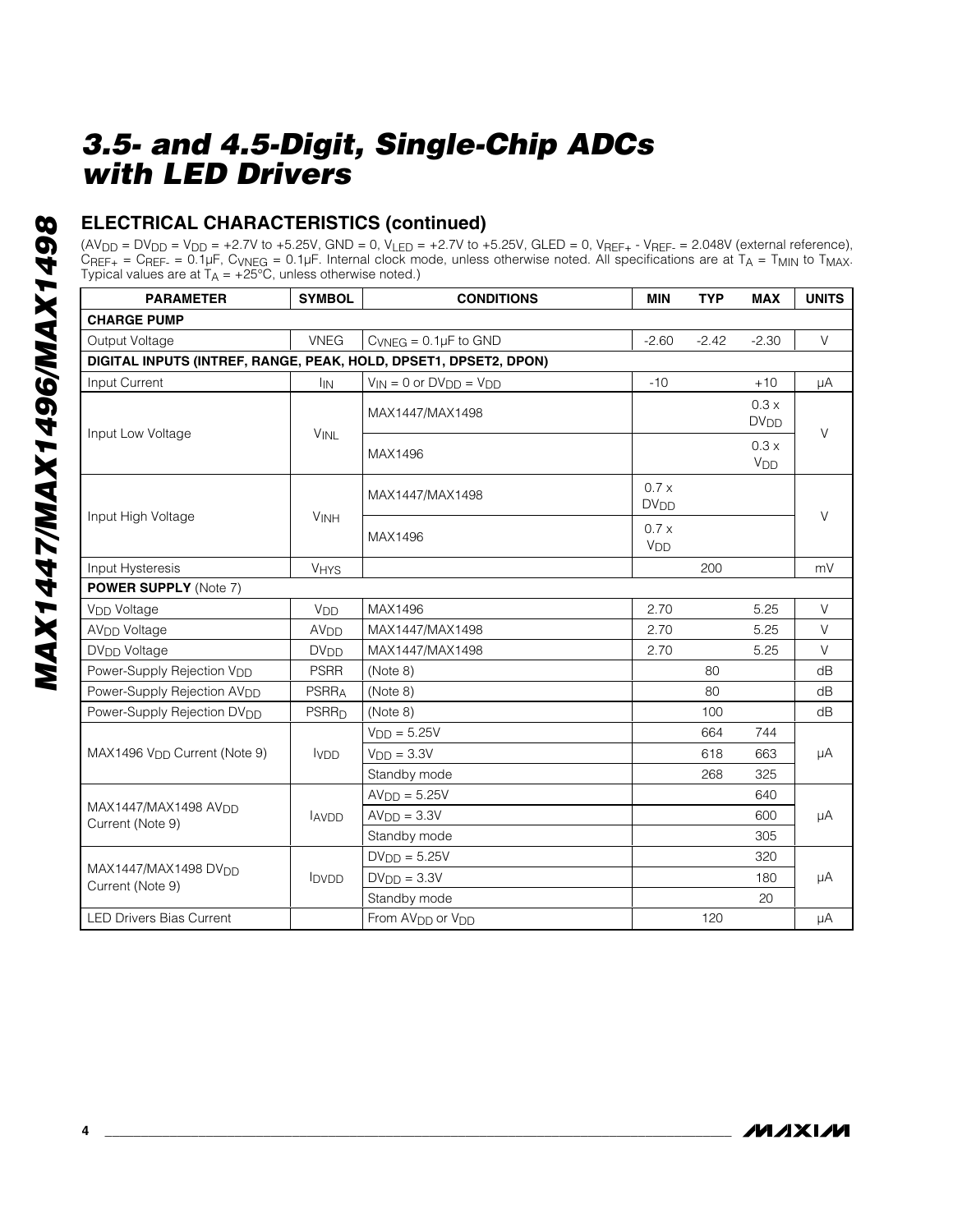### **ELECTRICAL CHARACTERISTICS (continued)**

 $(AV_{DD} = V_{DD} = V_{DD} = +2.7V$  to  $+5.25V$ , GND = 0,  $V_{LED} = +2.7V$  to  $+5.25V$ , GLED = 0,  $V_{REF}$  -  $V_{REF}$  = 2.048V (external reference)  $C_{REF+} = C_{REF-} = 0.1 \mu$ F, C $V_{NEG} = 0.1 \mu$ F. Internal clock mode, unless otherwise noted. All specifications are at T<sub>A</sub> = T<sub>MIN</sub> to T<sub>MAX</sub>. Typical values are at  $T_\mathsf{A}$  = +25°C, unless otherwise noted.)

| <b>PARAMETER</b>                         | <b>SYMBOL</b><br><b>CONDITIONS</b>   |                                                                       | <b>MIN</b> | <b>TYP</b> | <b>MAX</b> | <b>UNITS</b> |
|------------------------------------------|--------------------------------------|-----------------------------------------------------------------------|------------|------------|------------|--------------|
| <b>LED DRIVERS</b> (Table 5)             |                                      |                                                                       |            |            |            |              |
| <b>LED Supply Voltage</b>                | <b>VLED</b>                          |                                                                       | 2.70       |            | 5.25       | $\vee$       |
| LED Shutdown Supply Current              | <b>ISHDN</b>                         | LED driver shutdown mode                                              |            |            | 10         | μA           |
| <b>LED Supply Current</b>                | <b>ILED</b>                          | Seven segments and decimal point on,<br>$R_{\text{ISFT}} = 25k\Omega$ |            | 176        | 180        | mA           |
|                                          | fosc                                 | MAX1447/MAX1498                                                       | 512        |            |            | Hz           |
| Display Scan Rate                        |                                      | MAX1496                                                               | 640        |            |            |              |
| Segment Current Slew Rate                | $\Delta$ <sub>SEG</sub> / $\Delta$ t |                                                                       |            | 25         |            | mA/µs        |
| DIG Voltage Low                          | <b>V</b> DIG                         | $I_{\text{DIG}} = 176 \text{mA}$                                      |            | 0.178      | 0.300      | V            |
| Segment Drive Source Current<br>Matching | $\Delta$ <sub>SEG</sub>              |                                                                       |            | 3          | ±10        | $\%$         |
| Segment Drive Source Current             | <b>ISEG</b>                          | $V_{LED}$ - $V_{SEG}$ = 0.6V, R <sub>ISET</sub> = 25k $\Omega$        | 16.0       | 21.5       | 25.5       | mA           |
| Interdigit Blanking Time                 |                                      |                                                                       |            | 4          |            | μs           |

**Note 1:** Integral nonlinearity is the deviation of the analog value at any code from its theoretical value after nulling the gain error and offset error.

**Note 2:** Offset calibrated.

**Note 3:** Offset nulled.

**Note 4:** Drift error is eliminated by recalibration at the new temperature.

Note 5: The input voltage range for the analog inputs is given with respect to the voltage on the negative input of the differential pair. **Note 6:** VAIN+ or VAIN- = -2.2V to +2.2V. VREF+ or VREF- = -2.2V to +2.2V. All input structures are identical. Production tested on AIN+ and REF+ only.

**Note 7:** Power-supply currents are measured with all digital inputs at either GND or DV<sub>DD</sub>.

**Note 8:** Measured at DC by changing the power-supply voltage from 2.7V to 5.25V and measuring the effect on the conversion error with external reference. PSRR at 50Hz and 60Hz exceeds 120dB with filter notches at 50Hz and 60Hz (Figure 2).

**Note 9:** LED drivers are disabled.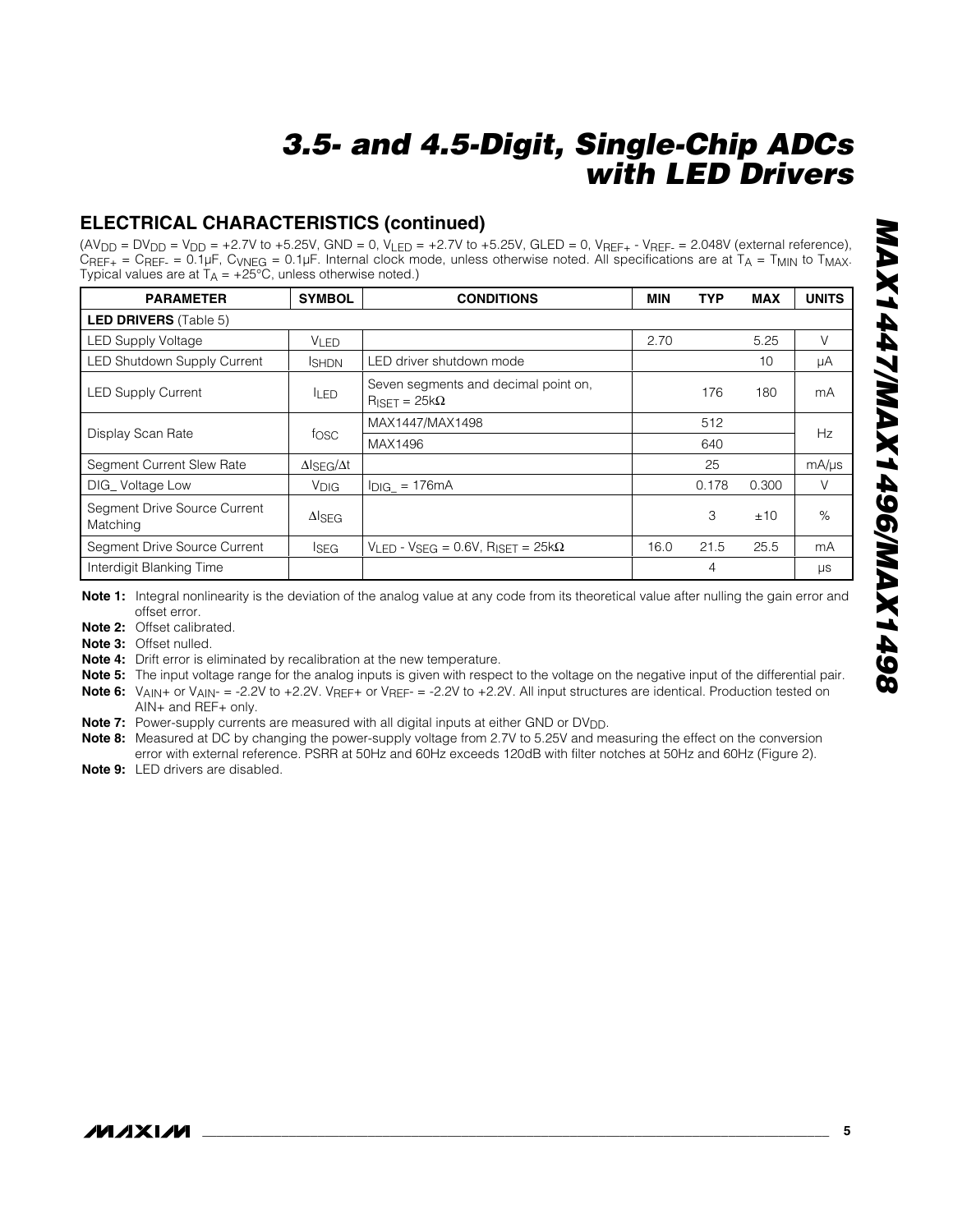$(AV_{DD} = VV_{DD} = V_{DD} = V_{LED} = +2.7V$  to  $+5.25V$ , GND = 0, GLED = 0, external reference mode, REF+ = 2.048V, REF- = GND,  $\mathsf{RANGE} = 1$ , internal clock mode,  $\mathsf{T_A} = +25^{\circ}\mathsf{C}$ , unless otherwise noted.)

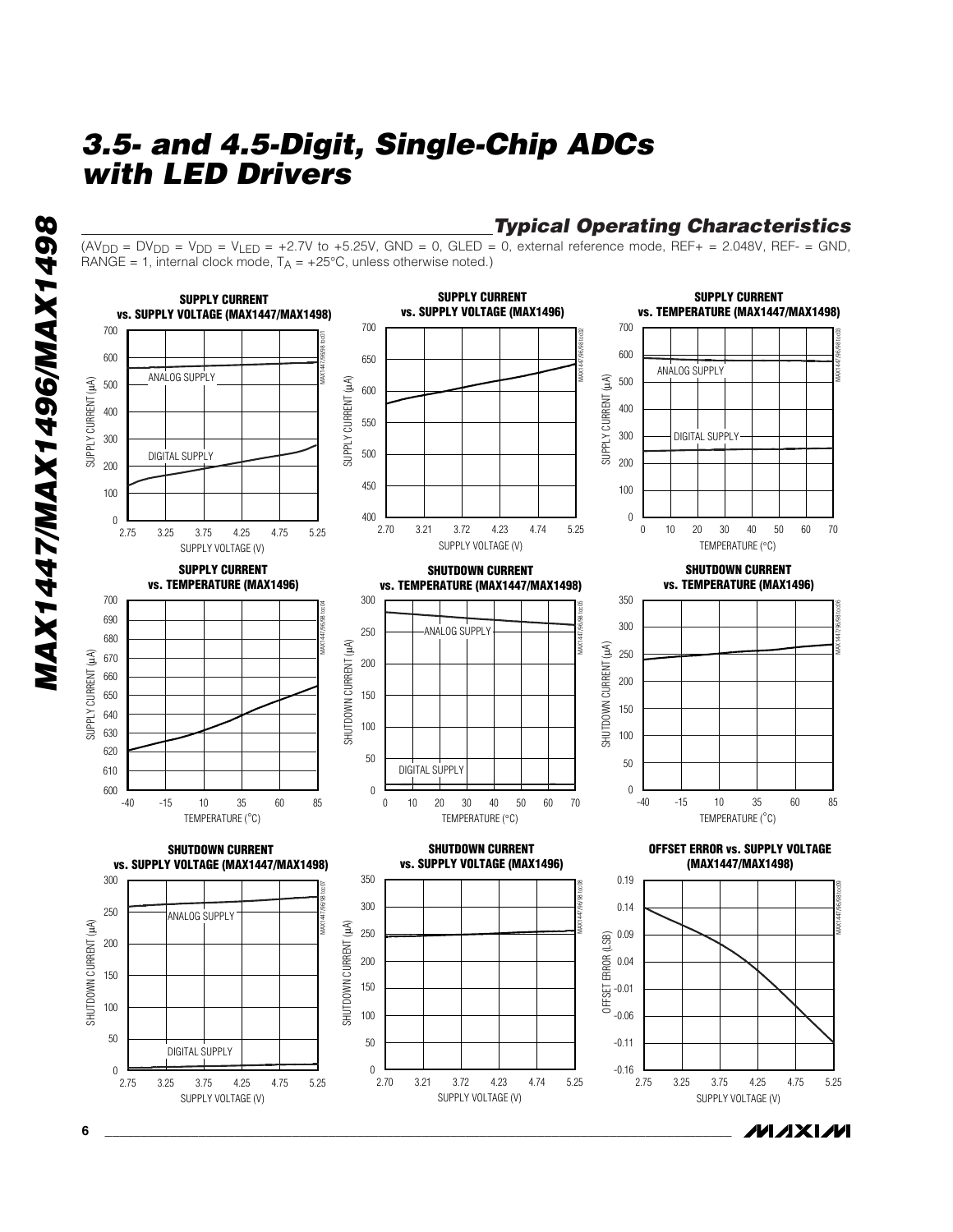### *Typical Operating Characteristics (continued)*

 $(AV_{DD} = V_{DD} = V_{DD} = V_{LED} = +2.7V$  to  $+5.25V$ , GND = 0, GLED = 0, external reference mode, REF+ = 2.048V, REF- = GND,  $\text{RANGE} = 1$ , internal clock mode,  $T_A = +25^{\circ}\text{C}$ , unless otherwise noted.)



*\_\_\_\_\_\_\_\_\_\_\_\_\_\_\_\_\_\_\_\_\_\_\_\_\_\_\_\_\_\_\_\_\_\_\_\_\_\_\_\_\_\_\_\_\_\_\_\_\_\_\_\_\_\_\_\_\_\_\_\_\_\_\_\_\_\_\_\_\_\_\_\_\_\_\_\_\_\_\_\_\_\_\_\_\_\_\_*

**MAXM** 

**7**

*MAX1447/MAX1496/MAX1498*

**86+1447/MAX1496/MAX1498**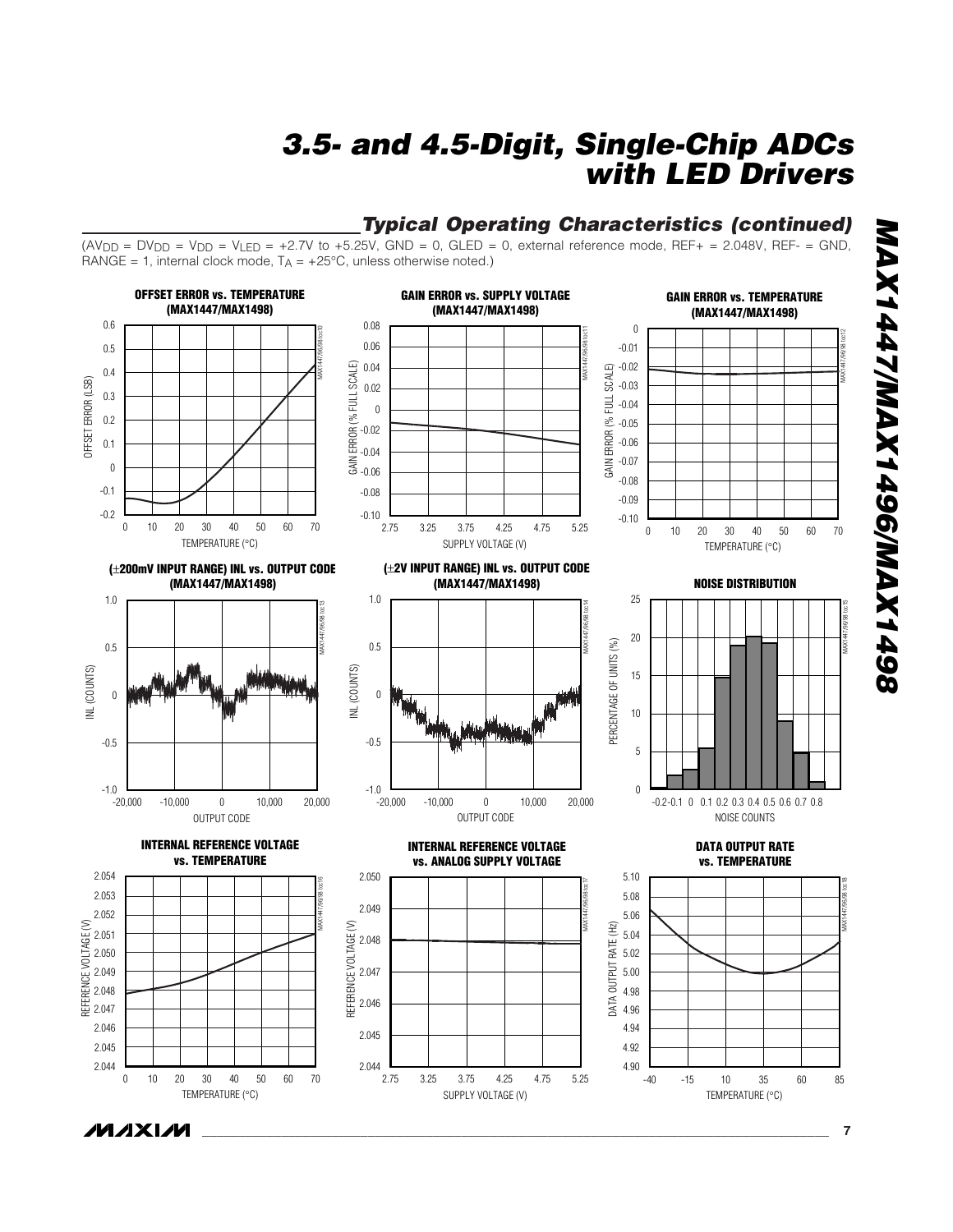$(AV_{DD} = V_{DD} = V_{DD} = V_{LED} = +2.7V$  to +5.25V, GND = 0, GLED = 0, external reference mode, REF+ = 2.048V, REF- = GND,  $\text{RANGE} = 1$ , internal clock mode,  $T_A = +25^{\circ}\text{C}$ , unless otherwise noted.)



**MAX1447/MAX1496/MAX1498** *MAX1447/MAX1496/MAX1498*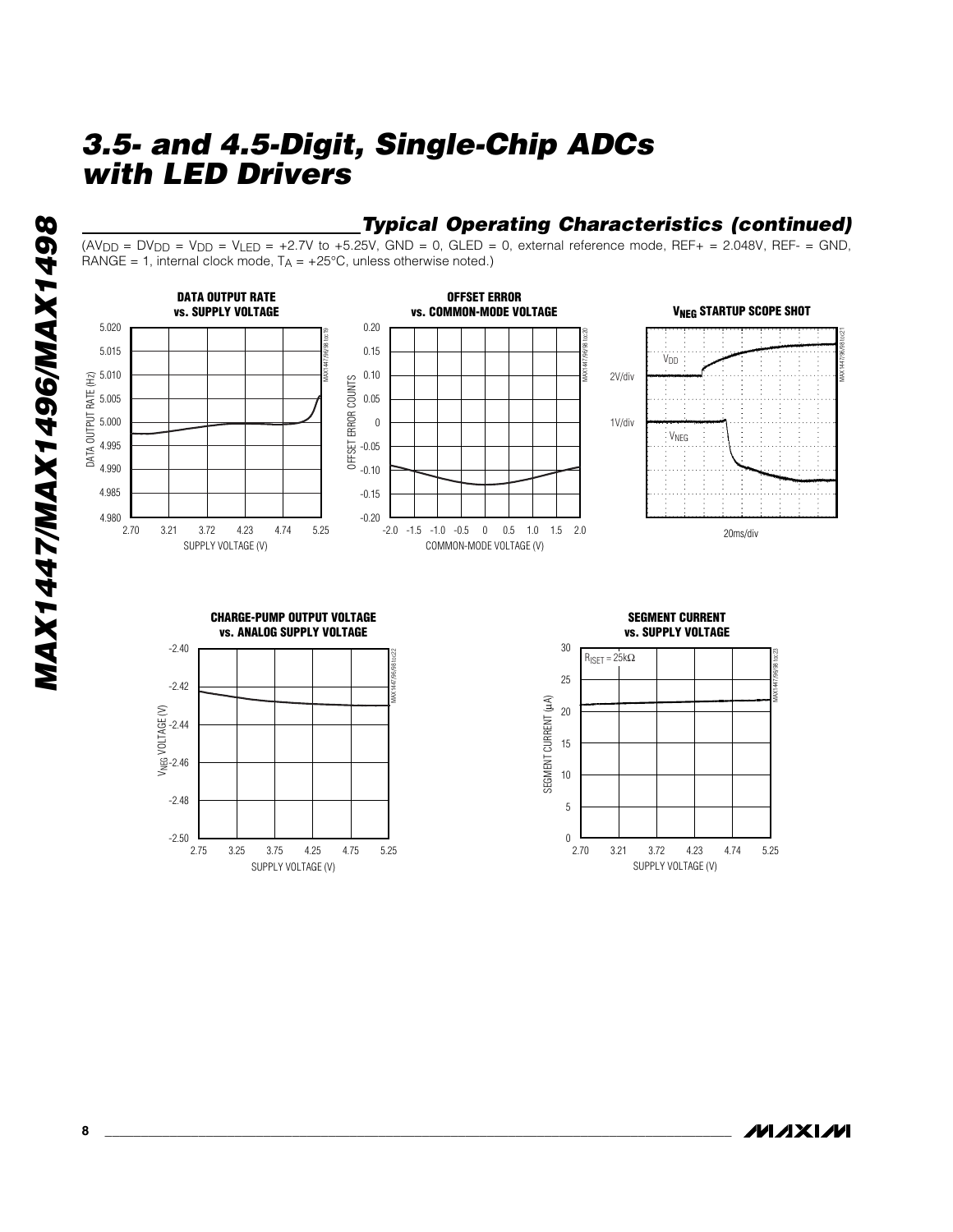## *Pin Description*

| <b>PIN</b>     |                                   |                  |                                                                                                                                                                                                                                                                                                                                                                                                                                       |
|----------------|-----------------------------------|------------------|---------------------------------------------------------------------------------------------------------------------------------------------------------------------------------------------------------------------------------------------------------------------------------------------------------------------------------------------------------------------------------------------------------------------------------------|
| <b>MAX1496</b> | <b>MAX1447/</b><br><b>MAX1498</b> | <b>NAME</b>      | <b>FUNCTION</b>                                                                                                                                                                                                                                                                                                                                                                                                                       |
| 1              | 31                                | <b>VNEG</b>      | -2.5V Charge-Pump Voltage Output. Connect a 0.1µF capacitor to GND.                                                                                                                                                                                                                                                                                                                                                                   |
| 2              | 32                                | REF-             | Negative Reference Voltage Input. For internal-reference operation, connect REF- to GND.<br>For external-reference operation, bypass REF- to GND with a 0.1µF capacitor and set VREF-<br>from -2.2V to +2.2V, provided $V_{REF+} > V_{REF-}$ .                                                                                                                                                                                        |
| 3              | 1                                 | REF+             | Positive Reference Voltage Input. For internal-reference operation, connect a 4.7µF<br>capacitor from REF+ to GND. For external-reference operation, bypass REF+ to GND with a<br>0.1µF capacitor and set $V_{REF+}$ from -2.2V to +2.2V, provided $V_{REF+} > V_{REF-}$ .                                                                                                                                                            |
| 4              | $\overline{c}$                    | $AlN+$           | Positive Analog Input. Positive side of fully differential analog input. Bypass AIN+ to GND<br>with a 0.1µF or greater capacitor.                                                                                                                                                                                                                                                                                                     |
| 5              | З                                 | AIN-             | Negative Analog Input. Negative side of fully differential analog input. Bypass AIN- to GND<br>with a 0.1µF or greater capacitor.                                                                                                                                                                                                                                                                                                     |
| 6              | 4                                 | <b>ISET</b>      | Segment Current Controller. Connect to ground through a resistor to set the segment<br>current. See Table 5 for current selection.                                                                                                                                                                                                                                                                                                    |
| $\overline{7}$ | 5                                 | <b>GND</b>       | Ground                                                                                                                                                                                                                                                                                                                                                                                                                                |
| 8              |                                   | V <sub>DD</sub>  | Analog and Digital Circuit Supply Voltage. Connect V <sub>DD</sub> to a +2.7V to +5.25V power supply.<br>Bypass V <sub>DD</sub> to GND with a 0.1µF capacitor and a 4.7µF capacitor.                                                                                                                                                                                                                                                  |
| 9              | 8                                 | <b>INTREF</b>    | Internal-Reference Logic Input. Connect to GND to select external-reference mode. Connect<br>to DV <sub>DD</sub> for the MAX1447/MAX1498 and V <sub>DD</sub> for the MAX1496 to select the internal-<br>reference mode.                                                                                                                                                                                                               |
| 10             | 9                                 | RANGE            | Range Logic Input. RANGE controls the fully differential analog input range. Connect to<br>GND for the ±2V input range. Connect to DV <sub>DD</sub> (MAX1447/MAX1498) or V <sub>DD</sub> (MAX1496) for<br>the $\pm 200$ mV input range.                                                                                                                                                                                               |
| 11             | 10                                | DPSET1           | Decimal-Point Logic-Input 1. Controls the decimal point of the LED. See the Decimal-Point<br>Control section.                                                                                                                                                                                                                                                                                                                         |
| 12             | 11                                | DPSET2           | Decimal-Point Logic-Input 2. Controls the decimal point of the LED. See the Decimal-Point<br>Control section.                                                                                                                                                                                                                                                                                                                         |
| 13             | 12                                | <b>PEAK</b>      | Peak Logic Input. Connect to DV <sub>DD</sub> (MAX1447/MAX1498) or V <sub>DD</sub> (MAX1496) to display the<br>highest ADC value on the LED. Connect to GND to disable the peak function.                                                                                                                                                                                                                                             |
| 14             | 13                                | <b>HOLD</b>      | Hold Logic Input. Connect to DV <sub>DD</sub> (MAX1447/MAX1498) or V <sub>DD</sub> (MAX1496) to hold the<br>current ADC value on the LED. Connect to GND to update the LED at a rate of 2.5Hz and<br>disable the hold function. For the MAX1447, only placing the device into hold mode initiates<br>an offset mismatch calibration. Assert HOLD high for a minimum of 2s to ensure the<br>completion of offset mismatch calibration. |
| 15             | 14                                | DIG0             | Digit 0 Driver                                                                                                                                                                                                                                                                                                                                                                                                                        |
| 16             | 15                                | DIG1             | Digit 1 Driver                                                                                                                                                                                                                                                                                                                                                                                                                        |
| 17             | 16                                | <b>GLED</b>      | Ground for LED Display Digit Driver                                                                                                                                                                                                                                                                                                                                                                                                   |
| 18             | 17                                | DIG <sub>2</sub> | Digit 2 Driver                                                                                                                                                                                                                                                                                                                                                                                                                        |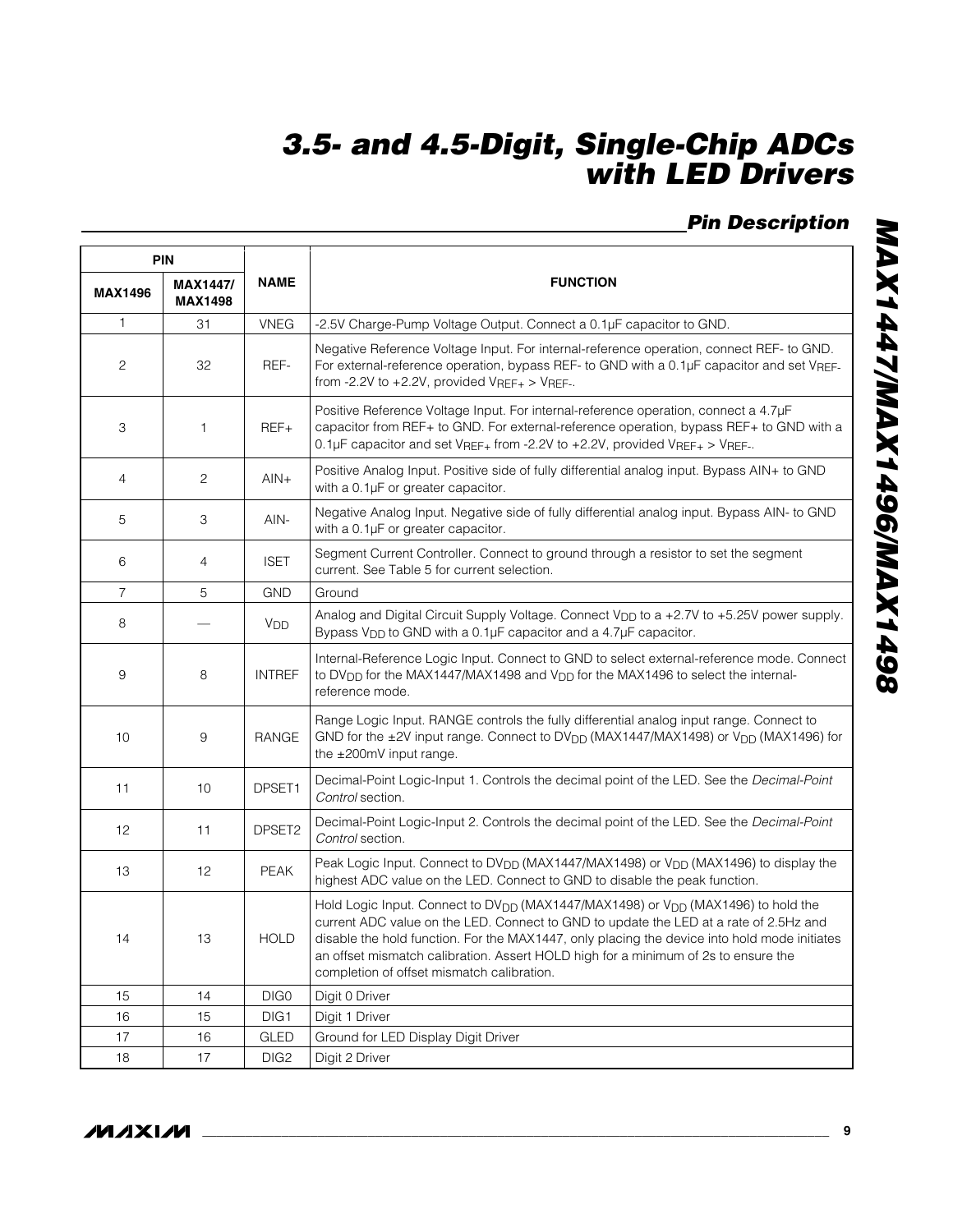### *Pin Description (continued)*

|                | <b>PIN</b>                        |                        |                                                                                                                                                                                                                         |  |  |
|----------------|-----------------------------------|------------------------|-------------------------------------------------------------------------------------------------------------------------------------------------------------------------------------------------------------------------|--|--|
| <b>MAX1496</b> | <b>MAX1447/</b><br><b>MAX1498</b> | <b>NAME</b>            | <b>FUNCTION</b>                                                                                                                                                                                                         |  |  |
| 19             | 18                                | DIG <sub>3</sub>       | Digit 3 Driver                                                                                                                                                                                                          |  |  |
| 20             | 20                                | <b>SEGA</b>            | Segment A Driver                                                                                                                                                                                                        |  |  |
| 21             | 21                                | <b>SEGB</b>            | Segment B Driver                                                                                                                                                                                                        |  |  |
| 22             | 22                                | <b>SEGC</b>            | Segment C Driver                                                                                                                                                                                                        |  |  |
| 23             | 23                                | <b>SEGD</b>            | Segment D Driver                                                                                                                                                                                                        |  |  |
| 24             | 24                                | <b>SEGE</b>            | Segment E Driver                                                                                                                                                                                                        |  |  |
| 25             | 25                                | <b>VLED</b>            | LED Display Segment Driver Supply. Connect to a +2.7V to +5.25V supply. Bypass with a<br>0.1µF capacitor to GLED.                                                                                                       |  |  |
| 26             | 26                                | <b>SEGF</b>            | Segment F Driver                                                                                                                                                                                                        |  |  |
| 27             | 27                                | <b>SEGG</b>            | Segment G Driver                                                                                                                                                                                                        |  |  |
| 28             | 28                                | <b>SEGDP</b>           | Segment DP Driver                                                                                                                                                                                                       |  |  |
|                | 6                                 | AV <sub>DD</sub>       | Analog Positive Supply Voltage. Connect AV <sub>DD</sub> to a +2.7V to +5.25V power supply. Bypass<br>AV <sub>DD</sub> to GND with a 0.1µF capacitor.                                                                   |  |  |
|                | $\overline{7}$                    | <b>DV<sub>DD</sub></b> | Digital Positive Supply Voltage. Connect $D_V$ <sub>DD</sub> to a +2.7V to +5.25V power supply. Bypass<br>DV <sub>DD</sub> to GND with a 0.1µF capacitor.                                                               |  |  |
|                | 19                                | DIG4                   | Digit 4 Driver                                                                                                                                                                                                          |  |  |
|                | 29                                | LED EN                 | Active-High LED Enable. The MAX1447/MAX1498 display driver turns off when the LED_EN<br>is driven to logic low. The MAX1447/MAX1498 LED display driver turns on when LED EN is<br>driven to logic high.                 |  |  |
|                | 30                                | <b>DPON</b>            | Decimal-Point Enable Input. Controls the decimal point of the LED. See the Decimal-Point<br>Control section. Connect to DV <sub>DD</sub> (MAX1447/MAX1498) or V <sub>DD</sub> (MAX1496) to enable the<br>decimal point. |  |  |

### *Detailed Description*

The MAX1447/MAX1496/MAX1498 low-power, highly integrated ADCs with LED drivers convert a  $\pm 2V$  differential input voltage (one count is equal to 100µV for the MAX1447/MAX1498 and 1mV for the MAX1496) with a sigma-delta ADC and output the result to an LED. An additional ±200mV input range (one count is equal to 10µV for the MAX1447/MAX1498 and 100µV for the MAX1496) is available to measure small signals with increased resolution.

The devices operate from a single 2.7V to 5.25V power supply and offer 3.5-digit (MAX1496) or 4.5-digit (MAX1447/MAX1498) conversion results. An internal 2.048V reference, internal charge pump, and a high-accuracy on-chip oscillator eliminate external components.

The devices also feature on-chip buffers for the differential input signal and external-reference inputs, allowing direct interface with high-impedance signal sources. In addition, they use continuous internal offset-calibration and offer >100dB of 50Hz and 60Hz line-noise rejection. Other features include data hold and peak detection and overrange/underrange detection.

### *Analog Input Protection*

**MAXM** 

Internal protection diodes limit the analog input range from VNEG to  $(AV_{DD} + 0.3V)$  for the MAX1447/ MAX1498, and from VNEG to  $(V_{DD} + 0.3V)$  for the MAX1496. If the analog input exceeds this range, limit the input current to 10mA.

*Internal Analog Input/Reference Buffers*

The MAX1447/MAX1496/MAX1498 analog input/reference buffers allow the use of high-impedance signal sources. The input buffers' common-mode input range allows the analog inputs and the reference to range from -2.2V to +2.2V.

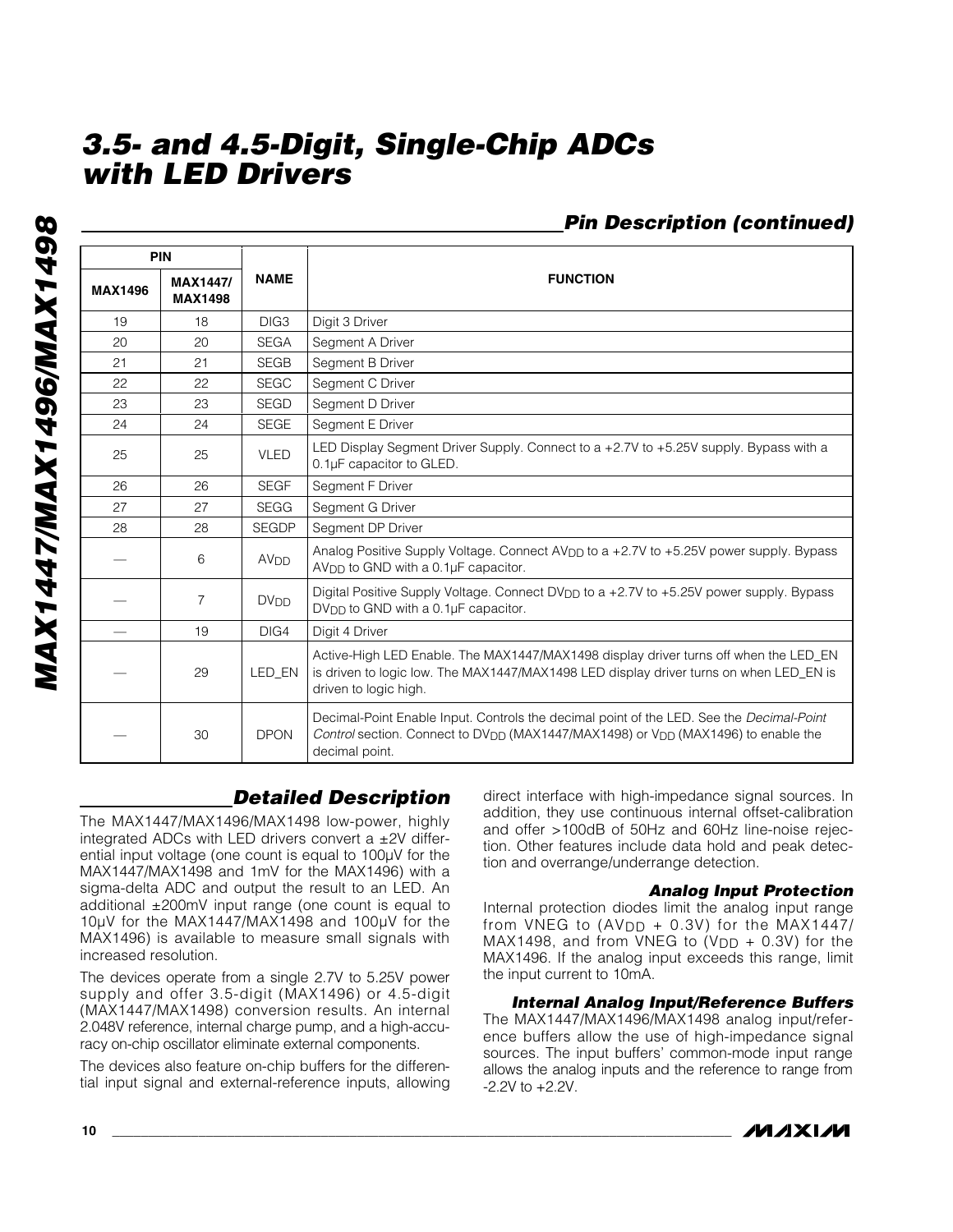

*Figure 1. MAX1447/MAX1498 Functional Diagram*

#### *Modulator*

The MAX1447/MAX1496/MAX1498 perform analog-todigital conversions using a single-bit, 3rd-order, sigmadelta modulator. The sigma-delta modulator converts the input signal into a digital pulse train whose average duty cycle represents the digitized signal information. The modulator quantizes the input signal at a much higher sample rate than the bandwidth of the input.

The MAX1447/MAX1496/MAX1498 modulator provides 3rd-order frequency shaping of the quantization noise resulting from the single-bit quantizer. The modulator is fully differential for maximum signal-to-noise ratio and minimum susceptibility to power-supply noise. A singlebit data stream is then presented to the digital filter to remove the frequency-shaped quantization noise.

#### *Digital Filtering*

The MAX1447/MAX1496/MAX1498 contain an on-chip digital lowpass filter that processes the data stream from the modulator using a SINC<sup>4</sup> response:



The SINC<sup>4</sup> filter has a settling time of four output data periods (4 x 200ms).

The MAX1447/MAX1496/MAX1498 have 25% overrange capability built into the modulator and digital filter. The digital filter is optimized for the fCLK equal to 4.9152MHz. The frequency response of the SINC 4 filter is calculated as follows:

$$
H(z) = \left[\frac{1}{N} \frac{(1 - Z^{-N})}{(1 - Z^{-1})}\right]^4
$$

$$
H(f) = \frac{1}{N} \left[\frac{\sin\left(N\pi \frac{f}{f_m}\right)}{\sin\left(\frac{\pi f}{f_m}\right)}\right]^4
$$

where N is the oversampling ratio, and f $_m$  = N x output data rate  $=$  5Hz.

**MAXIM**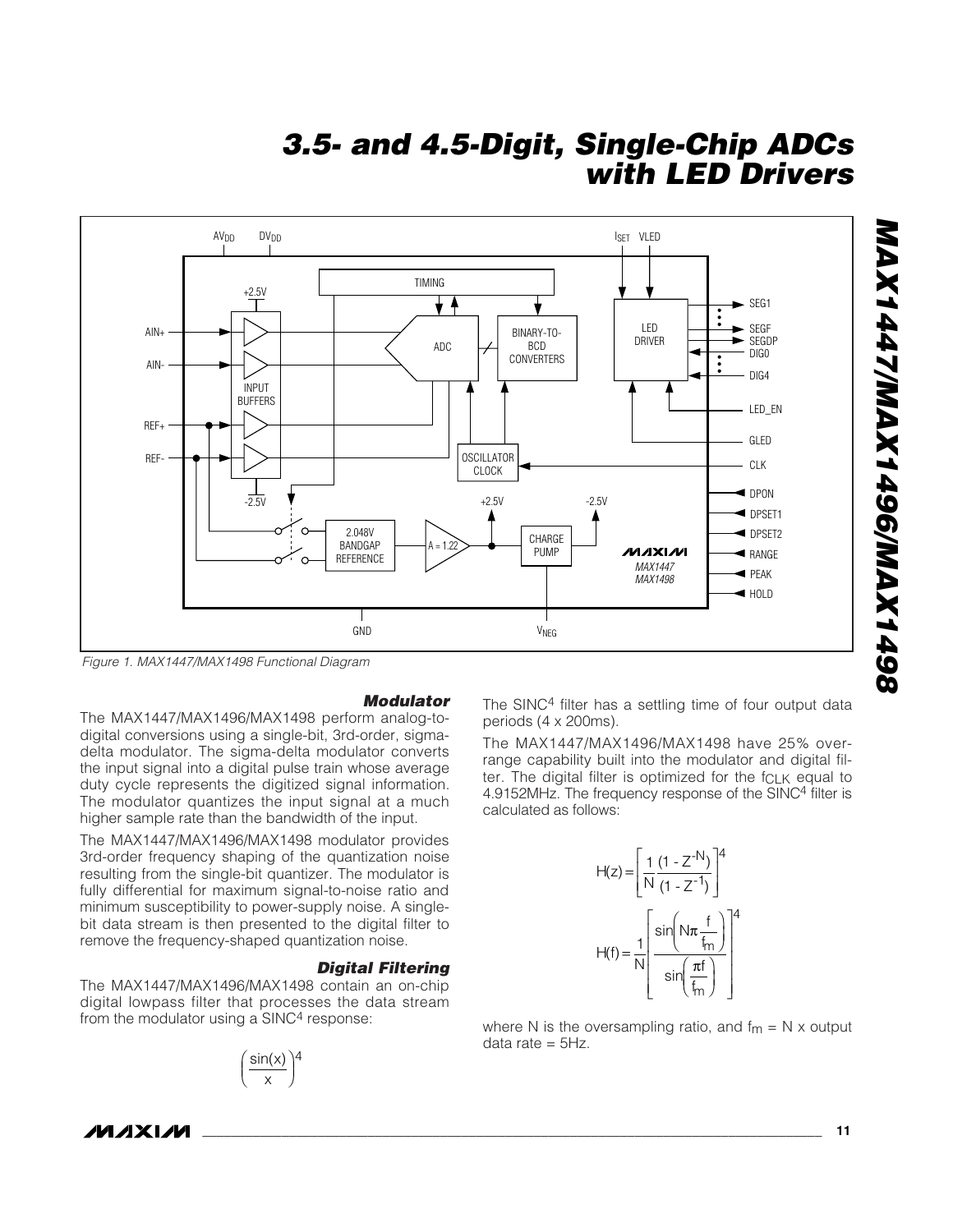

*Figure 2. Frequency Response of the SINC4 Filter (Notch at 50Hz and 60Hz)*

#### *Filter Characteristics*

Figure 2 shows the filter frequency response. The SINC 4 characteristic -3dB cutoff frequency is 0.228 times the first notch frequency (5Hz). The oversampling ratio (OSR) for the MAX1496 is 128 and the OSR for the MAX1447/MAX1498 is 1024.

The output data rate for the digital filter corresponds to the positioning of the first notch of the filter's frequency response. The notches of the SINC 4 filter are repeated at multiples of the first notch frequency. The SINC 4 filter provides an attenuation of better than 100dB at these notches. For example, 50Hz is equal to 10 times the first notch frequency and 60Hz is equal to 12 times the first notch frequency.

For large step changes at the input, allow a settling time of 800ms before valid data is read.

#### *Internal Clock* The MAX1447/MAX1496/MAX1498 contain an internal oscillator. Using the internal oscillator saves board space by removing the need for an external clock source. The oscillator is optimized to give 50Hz and 60Hz power-supply and common-mode rejection.

#### *Charge Pump*

The MAX1447/MAX1496/MAX1498 contain an internal charge pump to provide the negative supply voltage for the internal analog input/reference buffers.



*Figure 3. Segment Connection for the MAX1447/MAX1498 (4.5 Digits)*



*Figure 4. Segment Connection for the MAX1496 (3.5 Digits)*

### **Table 1. LED Priority Table**

| <b>HOLD</b> | <b>PEAK</b> | <b>DISPLAY VALUES FORM</b> |
|-------------|-------------|----------------------------|
|             |             | I Hold value               |
|             |             | Peak value                 |
|             |             | Latest ADC result          |

X *= Don't care.*

The bipolar input range of the analog input/reference buffers allows this device to accept negative inputs with high source impedances. Connect a 0.1µF capacitor from VNEG to GND.

#### *LED Driver*

The MAX1447/MAX1498 have a 4.5-digit common-cathode display driver, and the MAX1496 has a 3.5-digit common-cathode display driver. Figures 3 and 4 show the connection schemes for a standard seven-segment LED display. The LED update rate is 2.5Hz. The MAX1447/MAX1496/MAX1498 automatically display the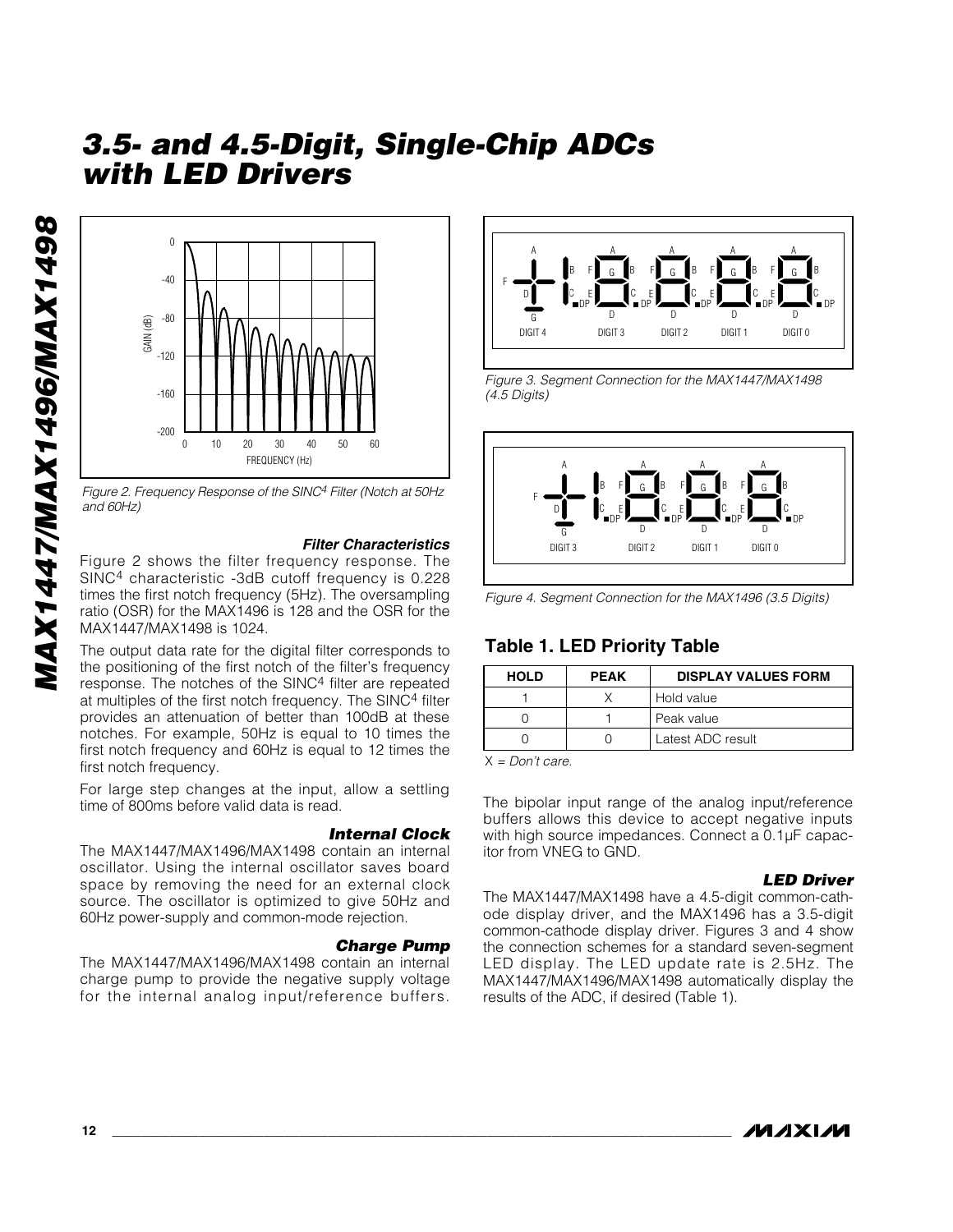

*Figure 5. Two-Digit Common-Cathode Configuration*

Figure 5 shows a typical common-cathode configuration for two digits. In common-cathode configuration, the cathodes of all LEDs in a digit are connected together. Each segment driver of the MAX1447/ MAX1496/MAX1498 connects to its corresponding LED's anodes. For example, segment driver SEGA connects to all LED segments designated as A. Similar configurations are used for other segment drivers.

The MAX1447/MAX1496/MAX1498 use a multiplexing scheme to drive one digit at a time. The scan rate is fast enough to make the digits appear to be lit. Figures 6 and 7 show data-timing diagrams for the MAX1447/ MAX1496/MAX1498, where T is the display scan period (typically around 1/512Hz or 1.9531ms for the MAX1447/MAX1498, and 1/640Hz or 1.5625ms for the MAX1496). TON in Figures 6 and 7 denotes the amount of time each digit is on and is calculated as follows:







*Figure 6. LED Voltage Waveform—MAX1447/MAX1498*



*Figure 7. LED Voltage Waveform—MAX1496*

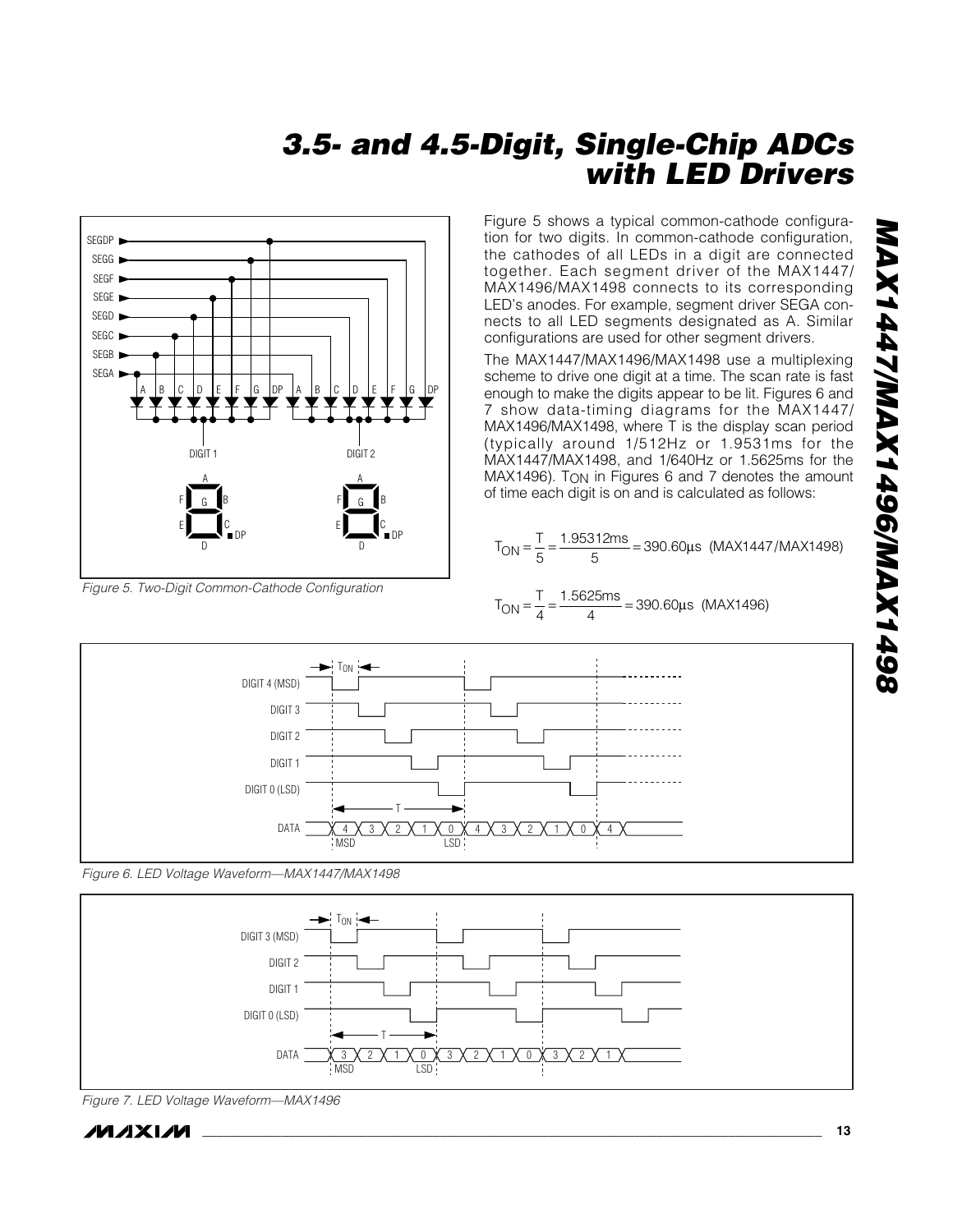#### *Decimal-Point Control*

#### *Reference*

The MAX1447/MAX1496/MAX1498 allow for full decimal-point control and feature leading-zero suppression. Use the DPON, DPSET1, and DPSET2 bits in the control register to set the value of the decimal point (Tables 2 and 3). The MAX1447/MAX1496/MAX1498 overrange and underrange display is shown in Table 4.

#### *Leading-Zero Suppression*

The MAX1447/MAX1496/MAX1498 include a leadingzero suppression circuitry to turn off unnecessary zeros. For example, when DPSET1 and DPSET2 =  $[0,0]$ , 0.0 is displayed instead of 000.0. This feature saves a substantial amount of power from being wasted.

#### *Interdigit Blanking*

The MAX1447/MAX1496/MAX1498 also include an interdigit blanking circuitry. Without this feature, it is possible to see a faint digit next to a digit that is completely on. The interdigit blanking circuitry prevents bleeding over into the next digit for a short period of time. The typical interdigit blanking time is 4µs.

The MAX1447/MAX1496/MAX1498 reference sets the full-scale range of the ADC transfer function. With a nominal 2.048V reference, the ADC full-scale range is  $±2V$  with RANGE = GND. With RANGE =  $DVDD$ (MAX1447/MAX1498) or V<sub>DD</sub> (MAX1496), the full-scale range is ±200mV. A decreased reference voltage decreases full-scale range (see the *Transfer Functions* section).

The MAX1447/MAX1496/MAX1498 accept either an external reference or an internal reference (INTREF). The INTREF logic selects the reference mode.

For internal-reference operation, set INTREF to DV<sub>DD</sub> (MAX1447/MAX1498) or VDD (MAX1496), connect REFto GND, and bypass REF+ to GND with a 4.7µF capacitor. The internal reference provides a nominal 2.048V source between REF+ and GND. The internal-reference temperature coefficient is typically 40ppm/°C.

### **Table 2. Decimal-Point Control Table—MAX1447/MAX1498**

| <b>DPON</b> | <b>DPSET1</b> | <b>DPSET2</b> | <b>DISPLAY OUTPUT</b> | <b>ZERO INPUT READING</b> |
|-------------|---------------|---------------|-----------------------|---------------------------|
|             |               |               | 18888                 |                           |
|             |               |               | 18888                 |                           |
|             |               |               | 18888                 |                           |
|             |               |               | 18888                 |                           |
|             |               |               | 1888.8                | 0.0                       |
|             |               |               | 188.88                | 0.00                      |
|             |               |               | 18.888                | 0.000                     |
|             |               |               | 1.8888                | 0.0000                    |

### **Table 3. Decimal-Point Control Table—MAX1496**

| <b>DPSET1</b> | <b>DPSET2</b> | <b>DISPLAY OUTPUT</b> | <b>ZERO INPUT READING</b> |
|---------------|---------------|-----------------------|---------------------------|
|               |               | 188.8                 | O.C                       |
|               |               | 18.88                 | 0.00                      |
|               |               | 1888                  |                           |
|               |               | .888                  | 0.000                     |

X *= Don't care.*

### **Table 4. LED During Overrange and Underrange Conditions**

| <b>CONDITION</b> | <b>MAX1496</b> | MAX1447/MAX1498 |
|------------------|----------------|-----------------|
| Overrange        | ---            |                 |
| Underrange       |                |                 |

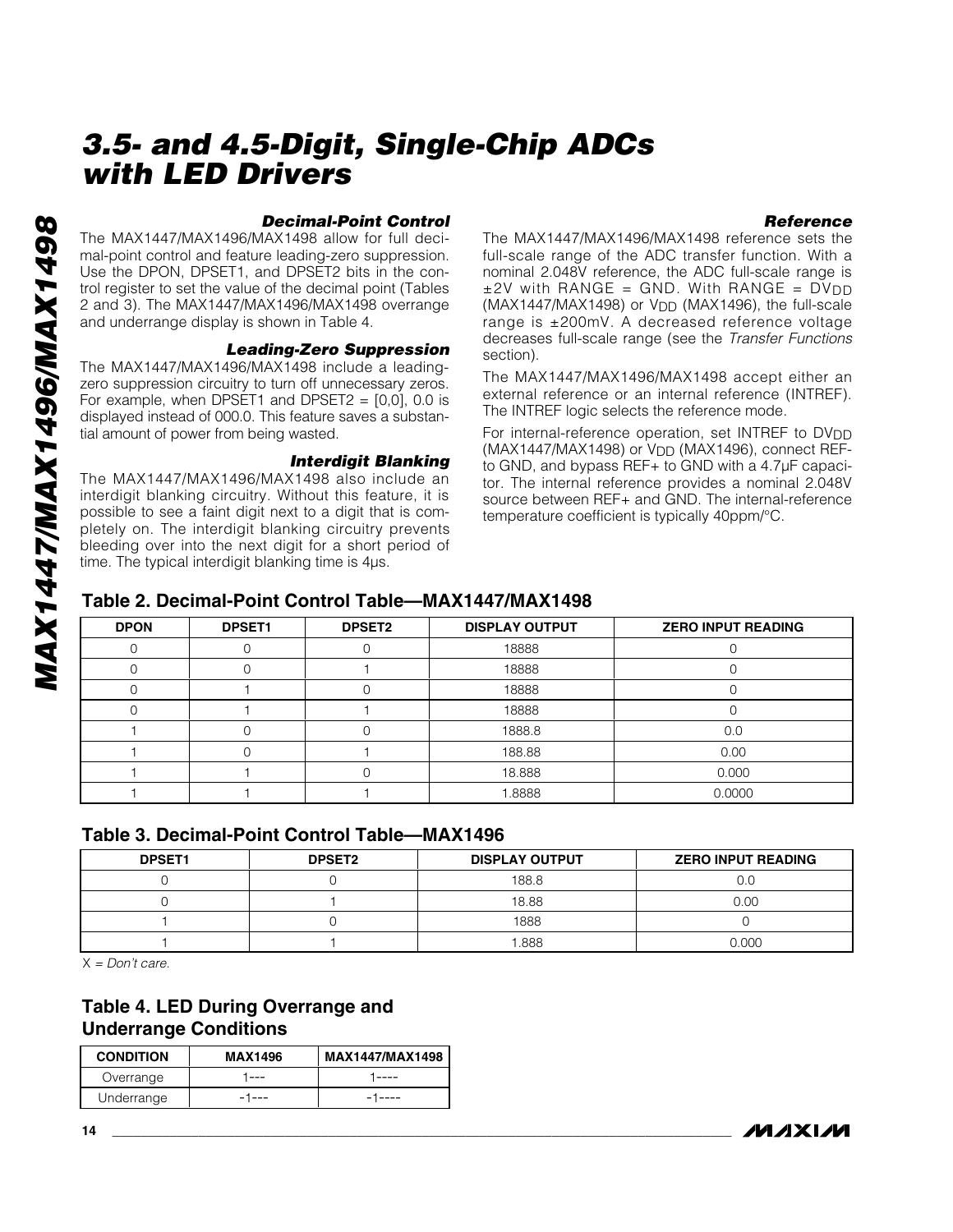For external-reference operation, set INTREF to GND. REF+ and REF- are fully differential. For a valid external-reference input, VREF+ must be greater than VREF-. Bypass REF+ and REF- with a 0.1µF or greater capacitor to GND in external-reference mode.

Figure 8 shows the MAX1447/MAX1496/MAX1498 operating with an external differential reference. In this figure, REF- is connected to the top of the strain gauge and REF+ is connected to the midpoint of the resistordivider of the supply.

Figure 9 shows the MAX1447/MAX1496/MAX1498 operating with an external single-ended reference. In this figure, REF- is connected to GND and REF+ is driven with an external 2.048V reference. Bypass REF+ to GND with a 0.47µF capacitor.

### *Applications Information*

#### *Power-On Reset*

At power-up, the digital filter and modulator circuits reset.

The MAX1447/MAX1498 allows 6s for the reference to stabilize before performing enhanced offset calibration. During these 6s, the MAX1447/MAX1498 display 1.2V to 1.5V when a stable reference is detected. If a valid reference is not found, the MAX1447/MAX1498 time out after 6s and begin enhanced offset calibration. Enhanced offset calibration typically lasts 2s. The MAX1447/MAX1498 begin converting after enhanced offset calibration.

#### *Offset Calibration*

The MAX1447/MAX1496/MAX1498 offer on-chip offset calibration. The device offset calibrates during every conversion cycle.

#### *Enhanced Offset Calibration (MAX1447 Only)*

Enhanced offset calibration is a more accurate calibration method that is needed in the case of the  $±200mV$ range and 4.5-digit resolution. In addition to enhanced offset calibration at power-up, the MAX1447 performs enhanced calibration on demand by connecting HOLD to  $AV_{DD}$  for  $>$  2s.

#### *Peak*

The MAX1447/MAX1496/MAX1498 feature peak-detection circuitry. When activated (PEAK connected to AVDD for the MAX1498/MAX1447 or to VDD for the MAX1496), the devices display only the highest voltage measured to the LED.

First, the current ADC result is displayed. The new ADC conversion result is compared to the current result. If the new value is larger than the previous peak value, the new value is displayed. If the new value is less than the previous peak value, the display remains unchanged.

Connect PEAK to GND to clear the peak value and disable the peak function.



*Figure 8. Strain-Gauge Application with the MAX1447/MAX1496/ MAX1498*

**MAXM** 



*Figure 9. Thermocouple Application with the MAX1447/MAX1496/ MAX1498*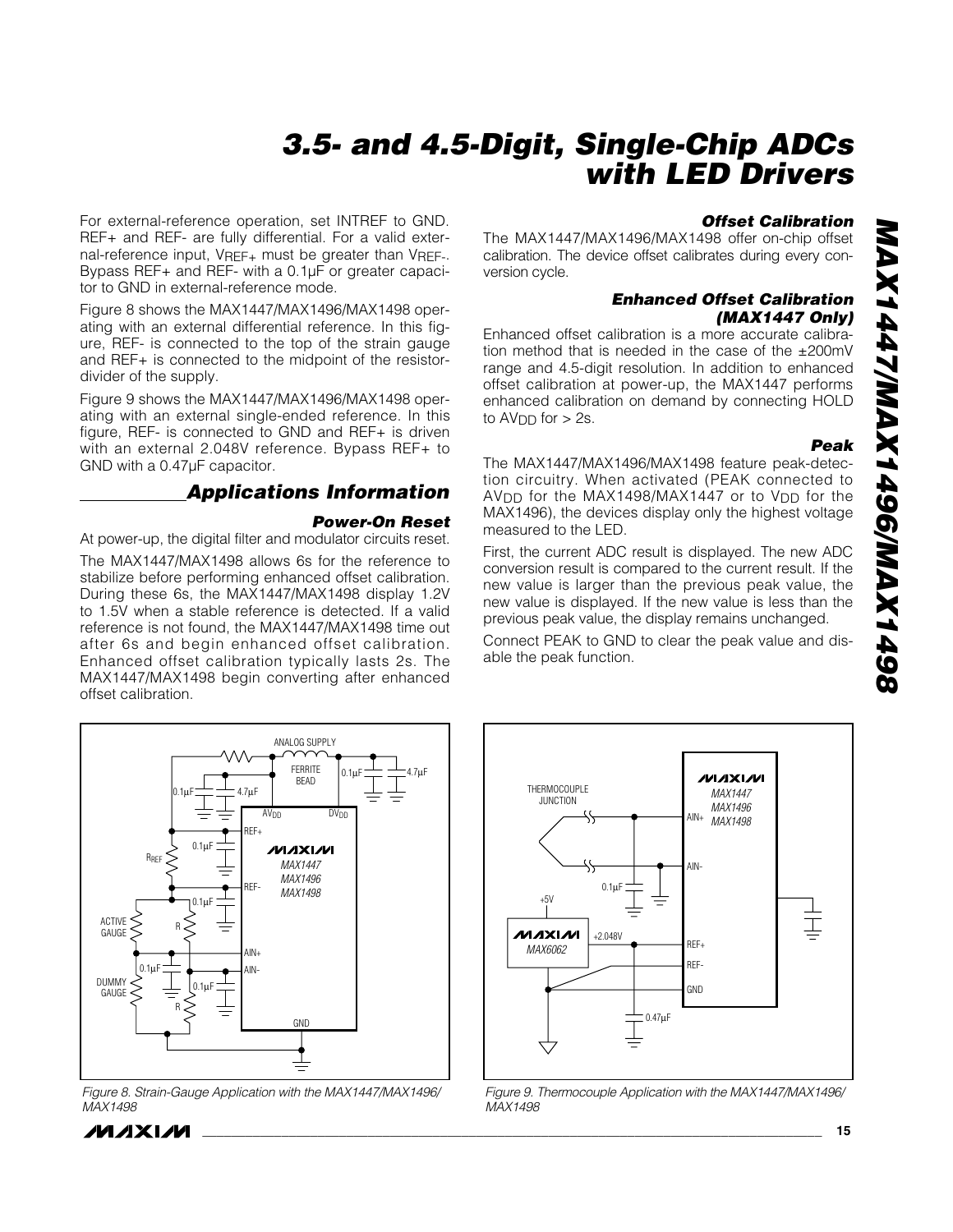#### *Hold*

The MAX1447/MAX1496/MAX1498 feature data-hold circuitry. When activated (HOLD is set to AV<sub>DD</sub> for the MAX1447/MAX1498 or to V<sub>DD</sub> for the MAX1496), the device holds the current reading on the LED.

#### *Strain-Gauge Measurement*

Connect the differential inputs of the MAX1447/ MAX1496/MAX1498 to the bridge network of the strain gauge. In Figure 8, the analog supply voltage powers the bridge network and the MAX1447/MAX1496/ MAX1498, along with the reference voltage. The MAX1447/MAX1496/MAX1498 handle an analog input voltage range of  $\pm 200$ mV and  $\pm 2V$  full scale. The analog/reference inputs of the parts allow the analog input range to have an absolute value of anywhere between -2.2V and +2.2V.

#### *Thermocouple Measurement*

Figure 9 shows a connection from a thermocouple to the MAX1447/MAX1496/MAX1498. In this application, the MAX1447/MAX1496/MAX1498 take advantage of the on-chip input buffers that allow large source impedances on the front end. The decoupling capacitors reduce noise pickup from the thermocouple leads. To place the differential voltage from the thermocouple at a suitable common-mode voltage, the AIN- input of the MAX1447/MAX1496/MAX1498 is biased to GND. Use an external temperature sensor, such as the DS75, and a microcontroller to perform cold-junction temperature compensation.



*Figure 10. MAX1447/MAX1498 Transfer Function, ±2V Range*

#### *Transfer Functions*

Figures 10–13 show the transfer functions of the MAX1447/MAX1496/MAX1498.

The transfer function for the MAX1447/MAX1498 with AIN+ - AIN- ≥ 0, RANGE = GND is:

$$
COUNT = 1.024 \left( \frac{V_{AlN+} - V_{AlN-}}{V_{REF+} - V_{REF-}} \times 20,000 \right)
$$

The transfer function for the MAX1447/MAX1498 with  $AIN+ - AIN - < 0$ ,  $RANGE = GND$  is:

$$
COUNT = 1.024 \left( \frac{V_{AIN+} - V_{AIN-}}{V_{REF+} - V_{REF-}} \times 20,000 \right) + 1
$$

The transfer function for the MAX1447/MAX1498 with  $\mathsf{AIN}+ - \mathsf{AIN}-\geq 0, \mathsf{RANGE} = \mathsf{DVDD}$  is:

$$
COUNT = 1.024 \left( \frac{V_{AIN+} - V_{AIN-}}{V_{REF+} - V_{REF-}} \times 20,000 \right) \times 10
$$

The transfer function for the MAX1447/MAX1498 with  $AlN+ - AlN- < 0$ ,  $RANGE = DVDD$  is:

$$
COUNT = 1.024 \left( \frac{V_{AlN+} - V_{AlN-}}{V_{REF+} - V_{REF-}} \times 20,000 \right) \times 10 + 1
$$



*Figure 11. MAX1447/MAX1498 Transfer Function, ±200mV Range*

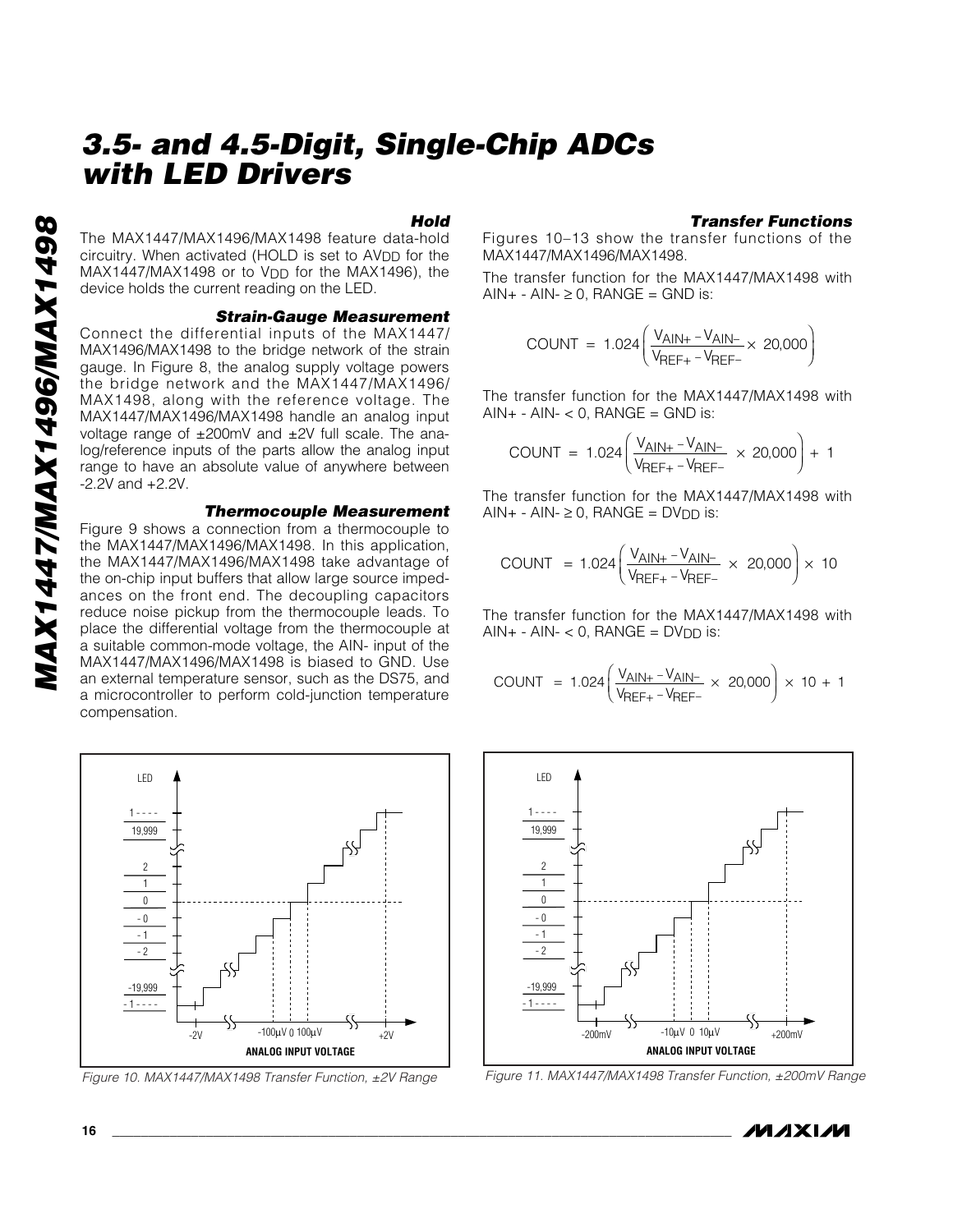The transfer function for the MAX1496 with AIN+ - AIN-  $\geq$  0, RANGE = GND is:

$$
COUNT = 1.024 \left( \frac{V_{AlN+} - V_{AlN-}}{V_{REF+} - V_{REF-}} \times 2000 \right)
$$

The transfer function for the MAX1496 with AIN+ - AIN-  $<$  0, RANGE = GND is:

$$
COUNT = 1.024 \left( \frac{V_{AlN+} - V_{AlN-}}{V_{REF+} - V_{REF-}} \times 2000 \right) + 1
$$

The transfer function for the MAX1496 with AIN+ - AIN-  $\geq$  0, RANGE =  $V_{\text{DD}}$  is:

$$
COUNT = 1.024 \left( \frac{V_{AlN+} - V_{AlN-}}{V_{REF+} - V_{REF-}} \times 2000 \right) \times 10
$$

The transfer function for the MAX1496 with AIN+ - AIN-  $<$  0, RANGE = V<sub>DD</sub> is:

$$
COUNT = 1.024 \left( \frac{V_{AIN+} - V_{AIN-}}{V_{REF+} - V_{REF-}} \times 2000 \right) \times 10 + 1
$$

#### *Supplies, Layout, and Bypassing*

Power up AV<sub>DD</sub> and DV<sub>DD</sub> (MAX1447/MAX1498) and VDD (MAX1496) before applying an analog input and external-reference voltage to the device. If this is not possible, limit the current into these inputs to 50mA. When the analog and digital supplies come from the same source, isolate the digital supply from the analog supply with a low-value resistor (10 $\Omega$ ) or ferrite bead. For best performance, ground the MAX1447/ MAX1496/MAX1498 to the analog ground plane of the circuit board.

Avoid running digital lines under the device as this can couple noise onto the IC. Run the analog ground plane under the MAX1447/MAX1496/MAX1498 to minimize coupling of digital noise. Make the power-supply lines to the MAX1447/MAX1496/MAX1498 as wide as possible to provide low-impedance paths and reduce the effects of glitches on the power-supply line.

Shield fast-switching signals, such as clocks, with digital ground to avoid radiating noise to other sections of the board. Avoid running clock signals near the analog inputs. Avoid crossover of digital and analog signals. Running traces that are on opposite sides of the board at right angles to each other reduces feedthrough effects.

Good decoupling is important when using high-resolution ADCs. Decouple the supplies with 0.1µF ceramic capacitors to GND. Place these components as close to the device as possible to achieve the best decoupling.



*Figure 13. MAX1496 Transfer Function, ±2V Range*





*Figure 12. MAX1496 Transfer Function, ±200mV Range*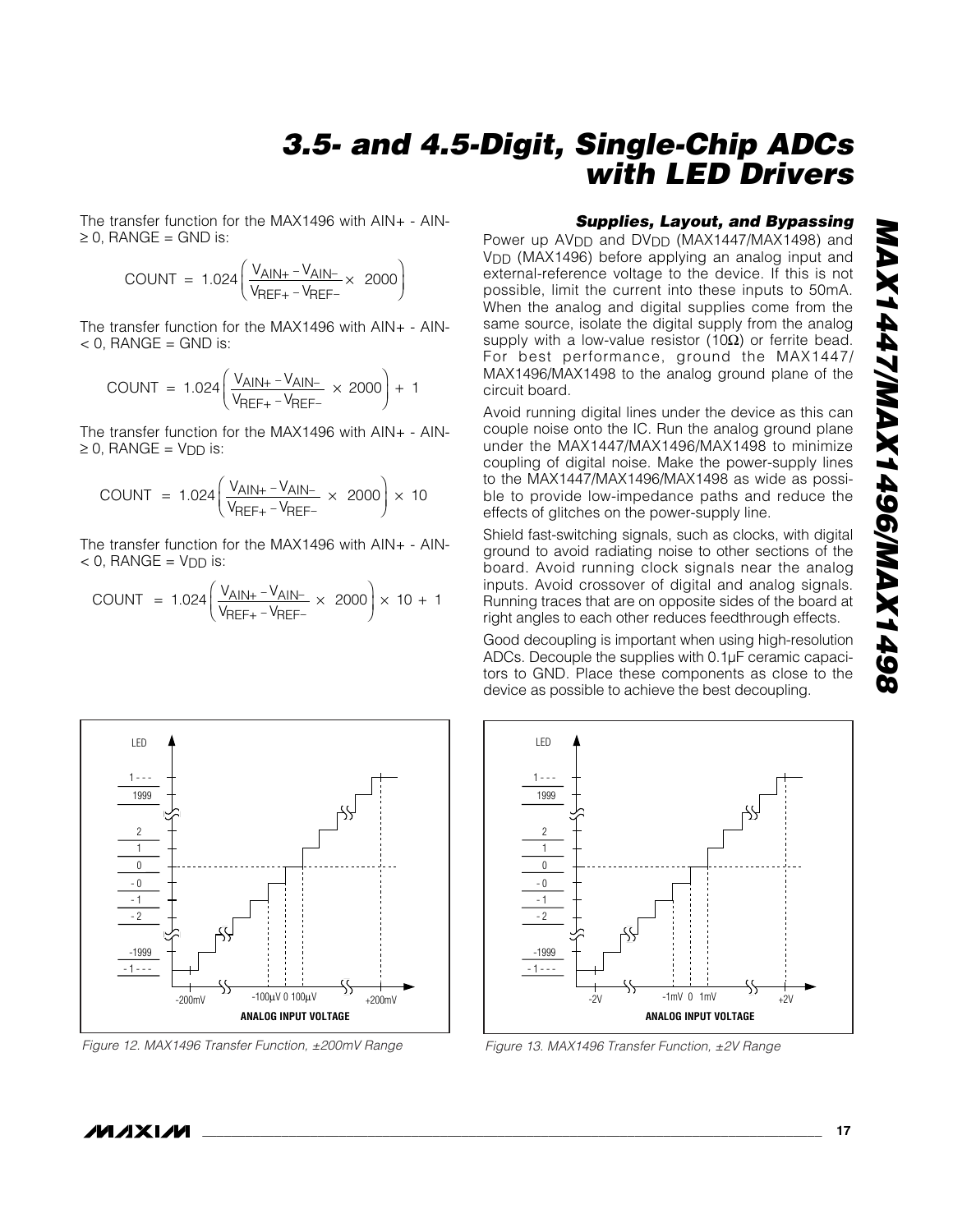#### *Selecting Segment Current*

A resistor from ISET to ground sets the current for each LED segment. See Table 5 for more detail. Use the following formula to set the segment current:<br> $I_{\text{SEG}} = \left(\frac{1.20V}{R_{\text{ISET}}} \right) \times 450$ <br>RISET values below 25kΩ increase the ISEG. However,

$$
I_{SEG} = \left(\frac{1.20V}{R_{ISET}}\right) \times 450
$$

the internal current-limit circuit limits the ISEG to less than 30mA. At higher Is<sub>FG</sub> values, proper operation of the device is not guaranteed. In addition, the power dissipated may exceed the package power-dissipation limit.

#### *Choosing Supply Voltage to Minimize Power Dissipation*

The MAX1447/MAX1496/MAX1498 drive a peak current of 25.5mA into LEDs with a 2.2V forward voltage drop when operated from a supply voltage of at least 3.0V. Therefore, the minimum voltage drop across the internal LED drivers is  $(3.0V - 2.2V) = 0.8V$ . The MAX1447/ MAX1496/MAX1498 sink (8 x 25.5mA = 204mA) when the outputs are operating and the LED segment drivers are at full current. For a 3.3V supply, the MAX1447/ MAX1496/MAX1498 dissipate (3.3V - 2.2V) x 204 = 224.4mW. If a higher supply voltage is used, the driver absorbs a higher voltage, and the driver's power dissipation increases accordingly. However, if the LEDs used have a higher forward voltage drop than 2.2V, the supply voltage must be raised accordingly to ensure that the driver always has at least 0.8V headroom.

For a VLED supply voltage of 2.7V, the maximum LED forward voltage is 1.9V to ensure 0.8V driver headroom. The voltage drop across the drivers with a nominal +5V supply  $(5.0V - 2.2V = 2.8V)$  is almost three times the drop across the drivers with a nominal 3.3V supply  $(3.3V - 2.2V = 1.1V)$ . Therefore, the driver's power dissipation increases three times. The power dissipation in the part causes the junction temperature to rise accordingly. In the high ambient temperature case, the total junction temperature may be very high  $(>+125^{\circ}C)$ . At higher junction temperatures, the ADC performance degrades. To ensure the dissipation limit for the MAX1447/MAX1496/MAX1498 is not exceeded and the ADC performance is not degraded, a diode can be inserted between the power supply and VLED.

### **Table 5. Segment-Current Selection**

| $R$ ISET ( $k\Omega$ ) | $ISEG$ (mA)         |
|------------------------|---------------------|
| 25                     | 21.6                |
| 50                     | 10.8                |
| 100                    | 5.4                 |
| 500                    | 11                  |
| >2500                  | LED driver disabled |

#### *Computing Power Dissipation*

The following can be used to compute power dissipation:

$$
PD = (VLED \times I_{VLED}) + (VLED - VDIODE)
$$
  
(DUTY x  $I_{SEG} \times N) + V_{SUPPLY} \times I_{SUPPLY}$ 

VLED = LED driver supply voltage

 $I_{VI}$   $F_D$  = VLED bias current

 $V$ DIODE = LED forward voltage

DUTY = segment ON time during each digit ON time

 $IsFG = segment current set by RISFT$ 

 $N =$  number of segments driven (worst case is eight)

 $V$ SUPPLY = supply voltage of the part

 $I_{\text{SUPPLY}} = \text{supply current from } V_{\text{DD}}$  for the MAX1496 or  $AV<sub>DD</sub> + DV<sub>DD</sub>$  for the MAX1447/MAX1498.

#### *Dissipation Example*

For ISEG = 25.5mA, N = 8, DUTY = 127 / 128, VDIODE = 1.5V at 25.5mA, VLED =  $V_{\text{SUPPLY}}$  = 5.25V:

$$
PD = (5.25 \times 2mA) + (5.25V - 1.5) [(127 / 128) \times 25.5mA \times 8)] + 5.25 \times 1.080mA
$$

$$
PD = 0.7751W
$$

#### *28-Pin SSOP-Package Example*

For the 28-pin SSOP package (T<sub>JA</sub> = 1 / 0.009496 = +105.3°C/W), the maximum allowed ambient temperature TA is given by:

$$
T_J (max) = T_A + (PD \times T_JA) =
$$
  
+125°C = T\_A + (0.7751W × +105.3°C/W)  

$$
T_A = +43°C
$$

Thus, the device cannot operate safely at a maximum package temperature of +85°C. The power dissipates in the part need to be lowered.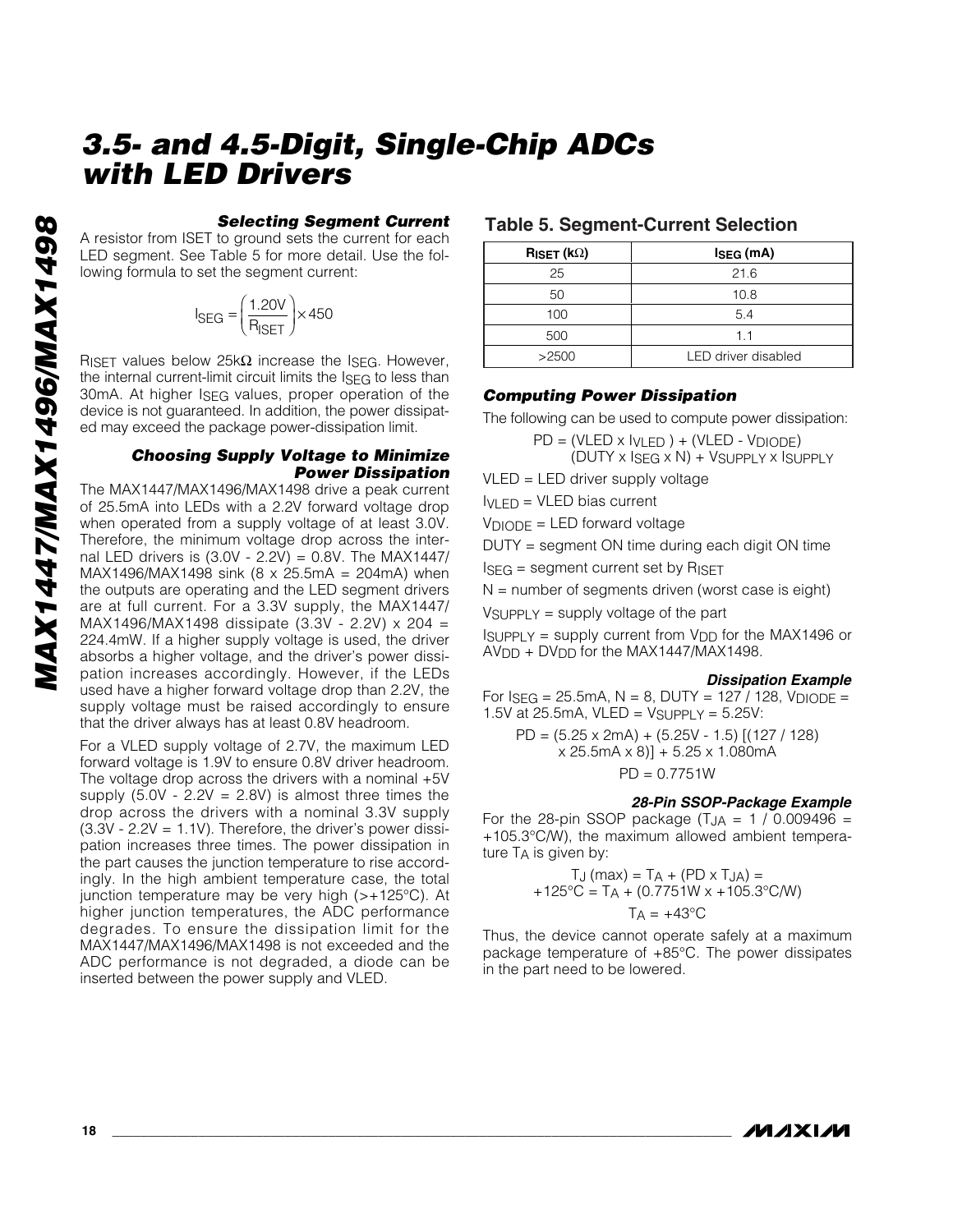$(PD \times TJA)$  max =  $(+125^{\circ}C) - (+85^{\circ}C) = +40^{\circ}C$ 

PD (max) =  $+40^{\circ}$ C / $+105.3^{\circ}$ C/W = 380mW

(VLED - VDIODE) = [380mW - (5.25V x 2mA) - 5.25V x 1.080mA] / [(127 / 128) x 25.5mA x 8]

 $VLED - VDIODE = 1.854V$ 

VLED - V<sub>DIODE</sub> should have the following condition to ensure it operates safely:

 $0.8V < VLED - VDDDE < 1.854V$ 

#### *28-Pin PDIP-Package Example*

PD x T<sub>JA</sub> (max) =  $(+125^{\circ}C) - (+85^{\circ}C) = +40^{\circ}C$ 

PD (max) =  $+40^{\circ}$ C /  $+70^{\circ}$ C/W = 571mW

VLED - V<sub>DIODE</sub> =  $[571 \text{mW} - (5.25 \text{V} \times 2 \text{mA}) - 5.25 \text{V} \times$ 1.080mA] / [(127 / 128) x 25.5mA x 8]

 $VLED - VDDDE = 2.80V$ 

For a 28-pin PDIP package, VLED - V<sub>DIODE</sub> should have the following condition to ensure it operates safely:

 $0.8V < VLED - VDDDE < 2.80V$ 

#### *32-Pin TQFP Package*

The MAX1447/MAX1498 TQFP package can operate safely for all supply voltages provided  $V_{\text{DIODE}} > 1.5V$ .

#### *Definitions*

#### *INL*

Integral nonlinearity (INL) is the deviation of the values on an actual transfer function from a straight line. This straight line is either a best-straight-line fit or a line drawn between the end points of the transfer function, once offset and gain errors have been nullified. INL for the MAX1447/MAX1496/MAX1498 is measured using the end-point method.

#### *DNL*

Differential nonlinearity (DNL) is the difference between an actual step width and the ideal value of  $\pm 1$  LSB. A DNL error specification of less than  $±1$  LSB guarantees no missing codes and a monotonic transfer function.

#### *Rollover Error*

Rollover error is defined as the absolute-value difference between a near positive full-scale reading and near negative full-scale reading. Rollover error is tested by applying a full-scale positive voltage, swapping AIN+ and AIN-, and adding the results.

#### *Zero Input Reading*

Ideally, with AIN+ connected to AIN-, the MAX1447/ MAX1496/MAX1498 LED displays zero. Zero input reading is the measured deviation from the ideal zero and the actual measured point.

#### *Gain Error*

Gain error is the amount of deviation between the measured full-scale transition point and the ideal full-scale transition point.

#### *Common-Mode Rejection*

Common-mode rejection (CMR) is the ability of a device to reject a signal that is common to both input terminals. The common-mode signal can be either an AC or a DC signal or a combination of the two. CMR is often expressed in decibels.

#### *Normal-Mode 50Hz and 60Hz Rejection (Simultaneously)*

Normal-mode rejection is a measure of how much output changes when 50Hz and 60Hz signals are injected into only one of the differential inputs. The MAX1447/ MAX1496/MAX1498 sigma-delta converter uses its internal digital filter to provide normal-mode rejection to both 50Hz and 60Hz power-line frequencies simultaneously.

#### *Power-Supply Rejection Ratio*

Power-supply rejection ratio (PSRR) is the ratio of the input supply change (in volts) to the change in the converter output (in volts). It is typically measured in decibels.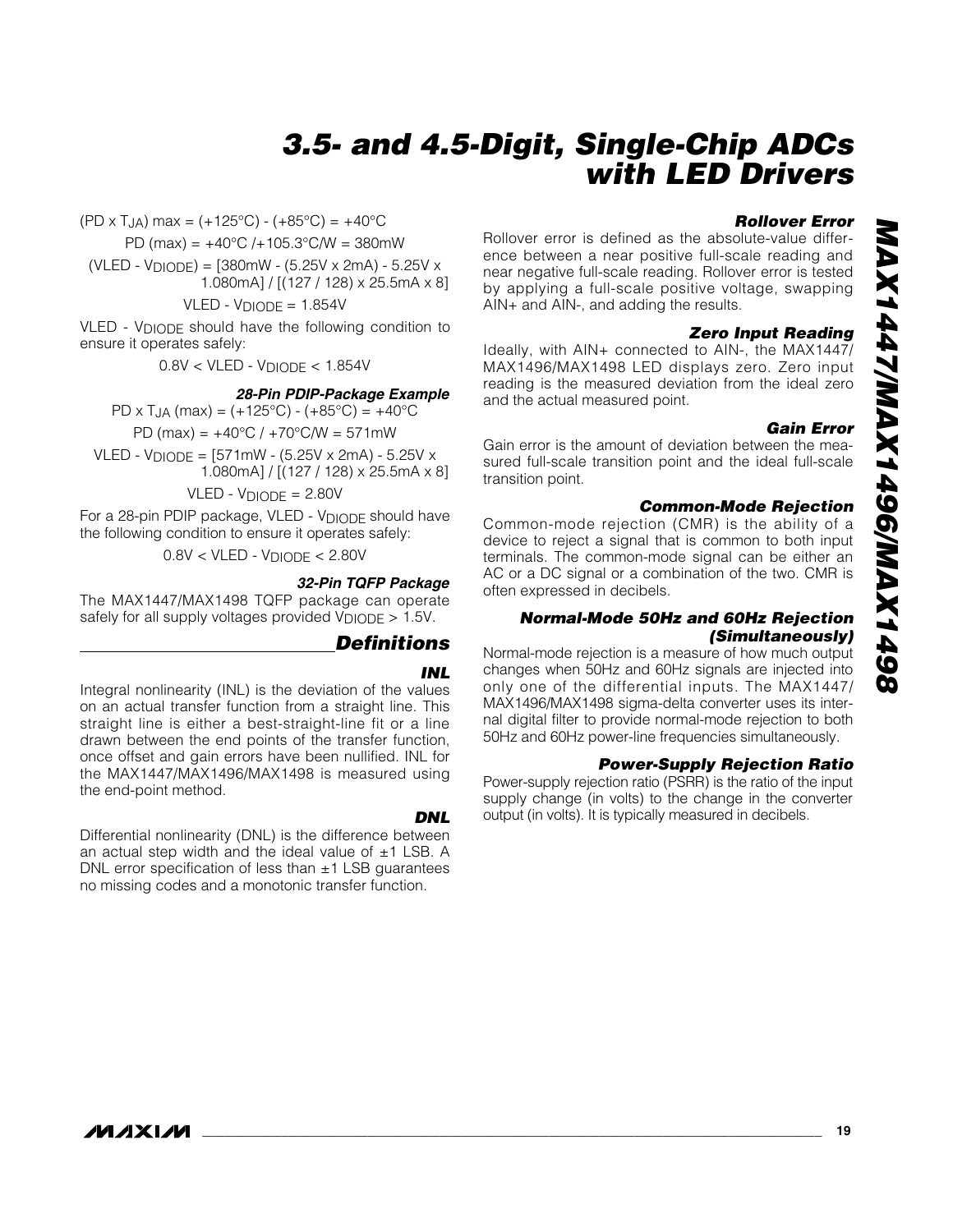*Typical Operating Circuits*



**20 \_\_\_\_\_\_\_\_\_\_\_\_\_\_\_\_\_\_\_\_\_\_\_\_\_\_\_\_\_\_\_\_\_\_\_\_\_\_\_\_\_\_\_\_\_\_\_\_\_\_\_\_\_\_\_\_\_\_\_\_\_\_\_\_\_\_\_\_\_\_\_\_\_\_\_\_\_\_\_\_\_\_\_\_\_\_**

**MAXIM**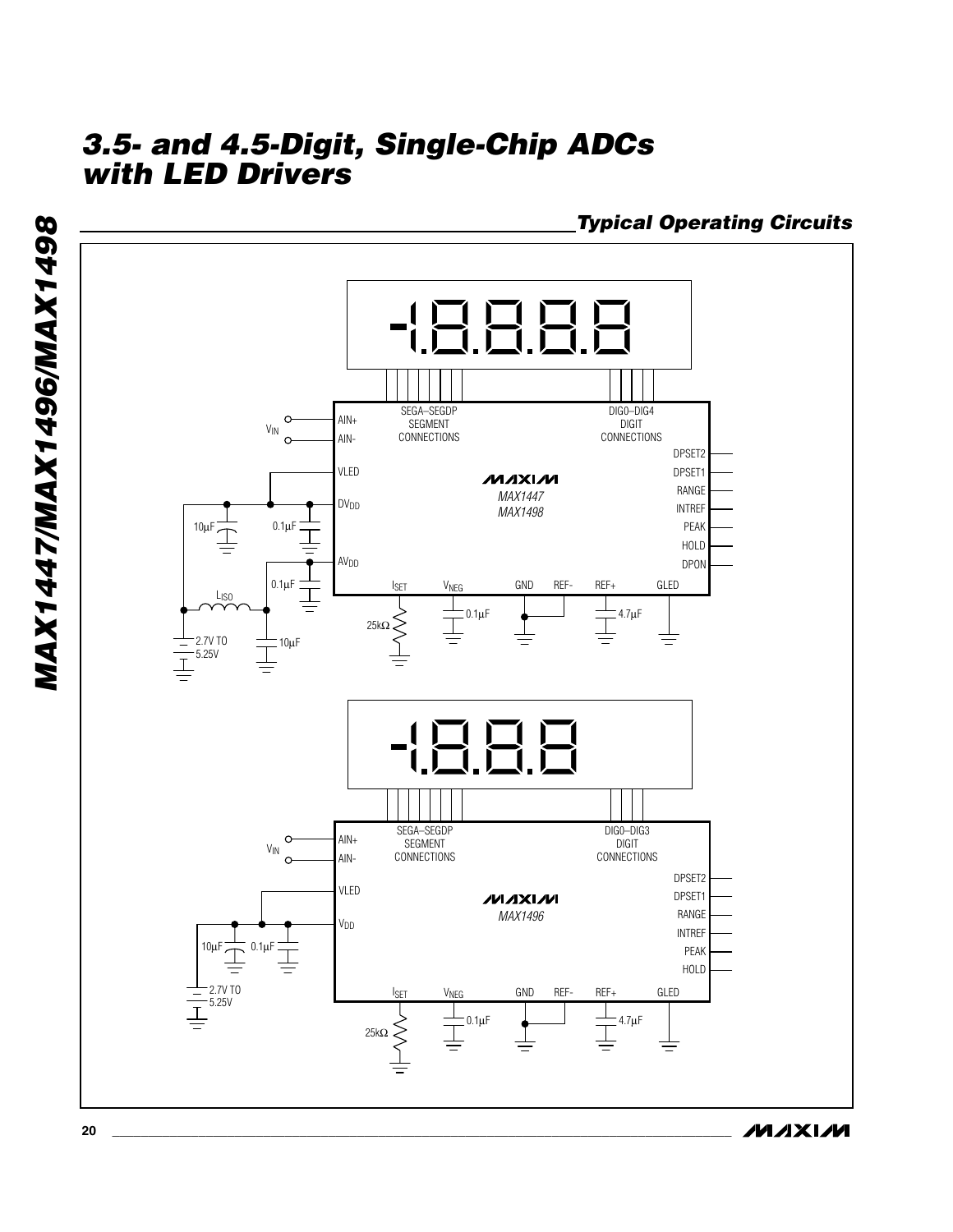### *Pin Configurations*



### *Chip Information*

TRANSISTOR COUNT: 80,000 PROCESS: BiCMOS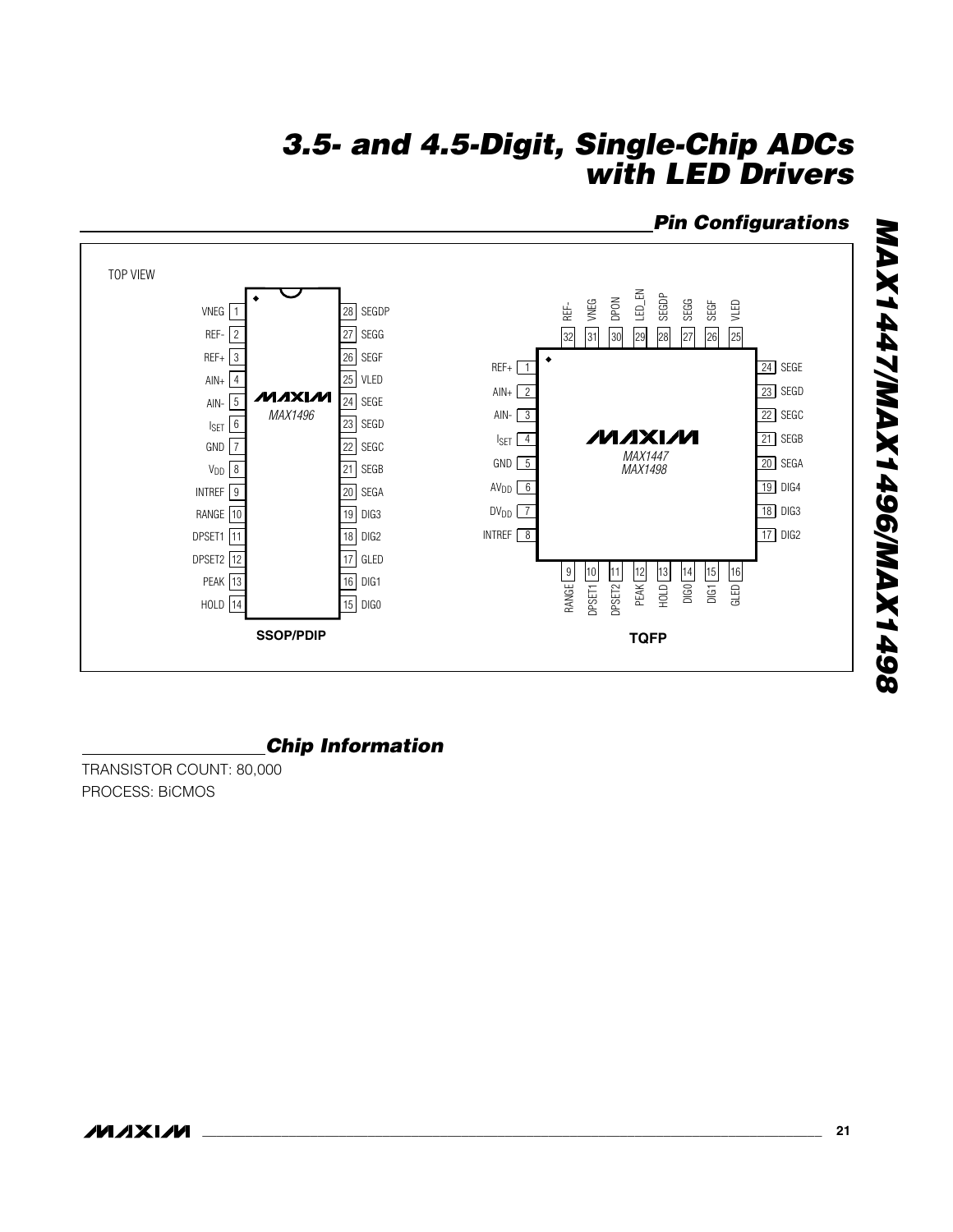### *Package Information*

(The package drawing(s) in this data sheet may not reflect the most current specifications. For the latest package outline information, go to **www.maxim-ic.com/packages**.)

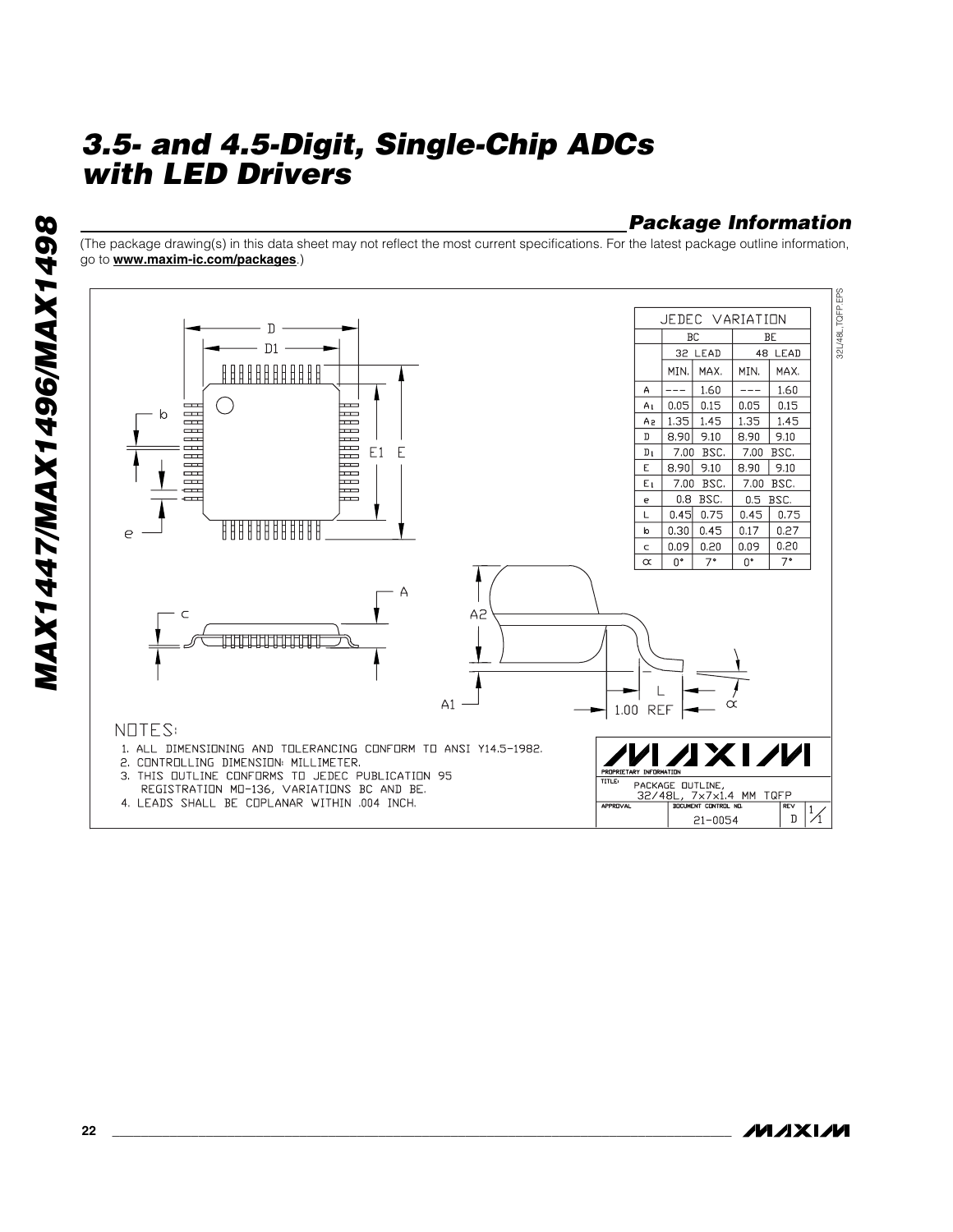## *Package Information (continued)*

(The package drawing(s) in this data sheet may not reflect the most current specifications. For the latest package outline information, go to **www.maxim-ic.com/packages**.)